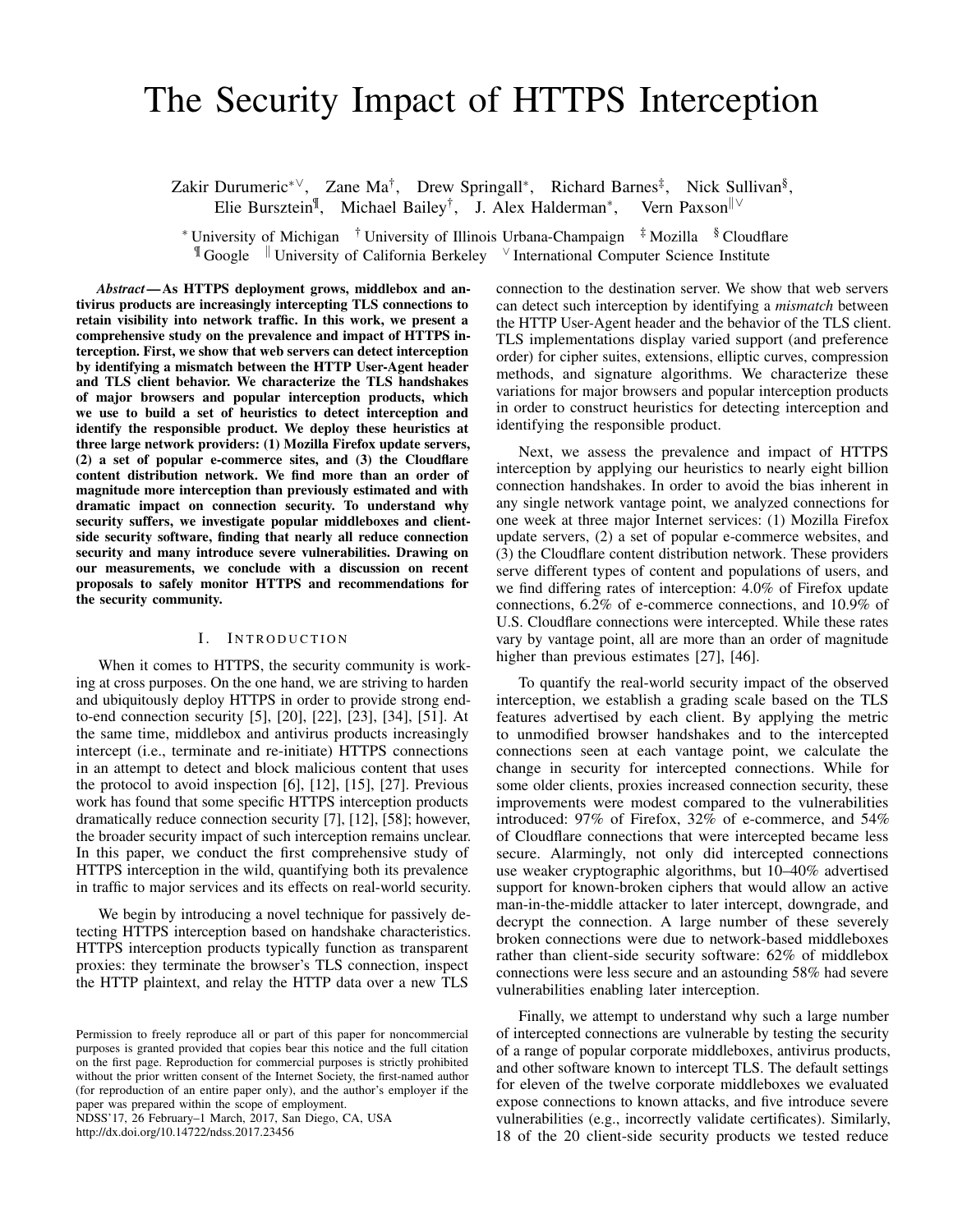connection security, and half introduce severe vulnerabilities. In some cases, manufacturers attempted to customize libraries or re-implement TLS, introducing negligent vulnerabilities. In other cases, products shipped with libraries that were years out of date. Across the board, companies are struggling to correctly deploy the base TLS protocol, let alone implement modern HTTPS security features.

Our results indicate that HTTPS interception has become startlingly widespread, and that interception products as a class have a dramatically negative impact on connection security. We hope that shedding light on this state of affairs will motivate improvements to existing products, advance work on recent proposals for safely intercepting HTTPS [\[26\]](#page-13-8), [\[38\]](#page-13-9), [\[44\]](#page-13-10), [\[54\]](#page-13-11), and prompt discussion on long-term solutions.

#### II. BACKGROUND

In this section, we provide a brief background on HTTPS interception and describe the aspects of HTTP and TLS that are relevant to our fingerprinting techniques. We refer the reader to RFC 5280 [\[14\]](#page-12-5) for a detailed description of TLS.

#### *A. TLS Interception*

Client-side software and network middleboxes that inspect HTTPS traffic operate by acting as transparent proxies. They terminate and decrypt the client-initiated TLS session, analyze the inner HTTP plaintext, and then initiate a new TLS connection to the destination website. By design, TLS makes such interception difficult by encrypting data and defending against man-in-the-middle attacks through certificate validation, in which the client authenticates the identity of the destination server and rejects impostors. To circumvent this validation, local software injects a self-signed CA certificate into the client browser's root store at install time. For network middleboxes, administrators will similarly deploy the middlebox's CA certificate to devices within their organization. Subsequently, when the proxy intercepts a connection to a particular site, it will dynamically generate a certificate for that site's domain name signed with its CA certificate and deliver this certificate chain to the browser. Unless users manually verify the presented certificate chain, they are unlikely to notice that the connection has been intercepted and re-established.<sup>[1](#page-1-0)</sup>

#### *B. TLS Feature Negotiation*

TLS clients and servers negotiate a variety of protocol parameters during a connection handshake [\[14\]](#page-12-5). In the first protocol message, Client Hello, the client specifies what TLS version and features it supports. It sends ordered lists of cipher suites, compression methods, and extensions—which themselves frequently contain additional parameters, such as supported elliptic curves and signature algorithms. The server then selects a mutually agreeable choice from each list of options. This extensibility facilitates the continuing evolution of features and provides adaptability in the wake of new attacks.

<span id="page-1-2"></span>

Fig. 1: HTTPS Interception— Products monitor HTTPS connections by acting as transparent proxies that terminate the browser TLS session, inspect content, and establish a new connection to the destination server. These proxies use different TLS libraries than popular browsers, which allows us to detect interception by identifying a mismatch between the HTTP User-Agent header and TLS client behavior.

As of early 2016, there exist more than 340 cipher suites, 36 elliptic curves, 3 elliptic curve point formats, 28 signature algorithms, and 27 extensions that clients can advertise [\[29\]](#page-13-14), [\[30\]](#page-13-15). In practice, browsers and security products use varying TLS libraries and advertise different handshake parameters. As we will show in Section [III,](#page-1-1) these characteristic variations allow us to uniquely identify individual TLS implementations based on their handshakes.

#### *C. HTTP User-Agent Header*

The HTTP protocol allows the client and server to pass additional information during a connection by including header fields in their messages. For example, the client can include the Accept-Charset: utf-8 header to indicate that it expects content to be encoded in UTF-8. One standard client header is the *User-Agent* header, which indicates the client browser and operating system in a standardized format. There has been significant prior study on User-Agent header spoofing. These studies have largely found that end users do not spoof their own User-Agent header [\[18\]](#page-13-16), [\[45\]](#page-13-17), [\[61\]](#page-13-18). For example, Eckersley found that only 0.03% of connections with a Firefox User-Agent supported features unique to Internet Explorer, indicating spoofing [\[18\]](#page-13-16). Fingerprinting studies commonly trust the User-Agent string [\[40\]](#page-13-19), and we follow suit in this work.

#### <span id="page-1-1"></span>III. TLS IMPLEMENTATION HEURISTICS

Our methodology for identifying interception is based on detecting a *mismatch* between the browser specified in the HTTP User-Agent header and the cryptographic parameters advertised during the TLS handshake (Figure [1\)](#page-1-2). In this section, we characterize the handshakes from popular browsers and develop heuristics that determine whether a TLS handshake is consistent with a given browser. We then go on to fingerprint the handshakes produced by popular security products in order to identify the products responsible for interception in the wild.

#### *A. Web Browsers*

We captured the TLS handshakes generated by the four most popular browsers: Chrome, Safari, Internet Explorer, and Firefox [\[57\]](#page-13-20). To account for older versions, differing

<span id="page-1-0"></span><sup>1</sup>Contrary to widespread belief, public key pinning [\[19\]](#page-13-12)— an HTTPS feature that allows websites to restrict connections to a specific key— does not prevent this interception. Chrome, Firefox, and Safari only enforce pinned keys when a certificate chain terminates in an authority shipped with the browser or operating system. The extra validation is skipped when the chain terminates in a locally installed root (i.e., a CA certificate installed by an administrator) [\[34\]](#page-13-3). Internet Explorer and Edge do not support key pinning [\[39\]](#page-13-13).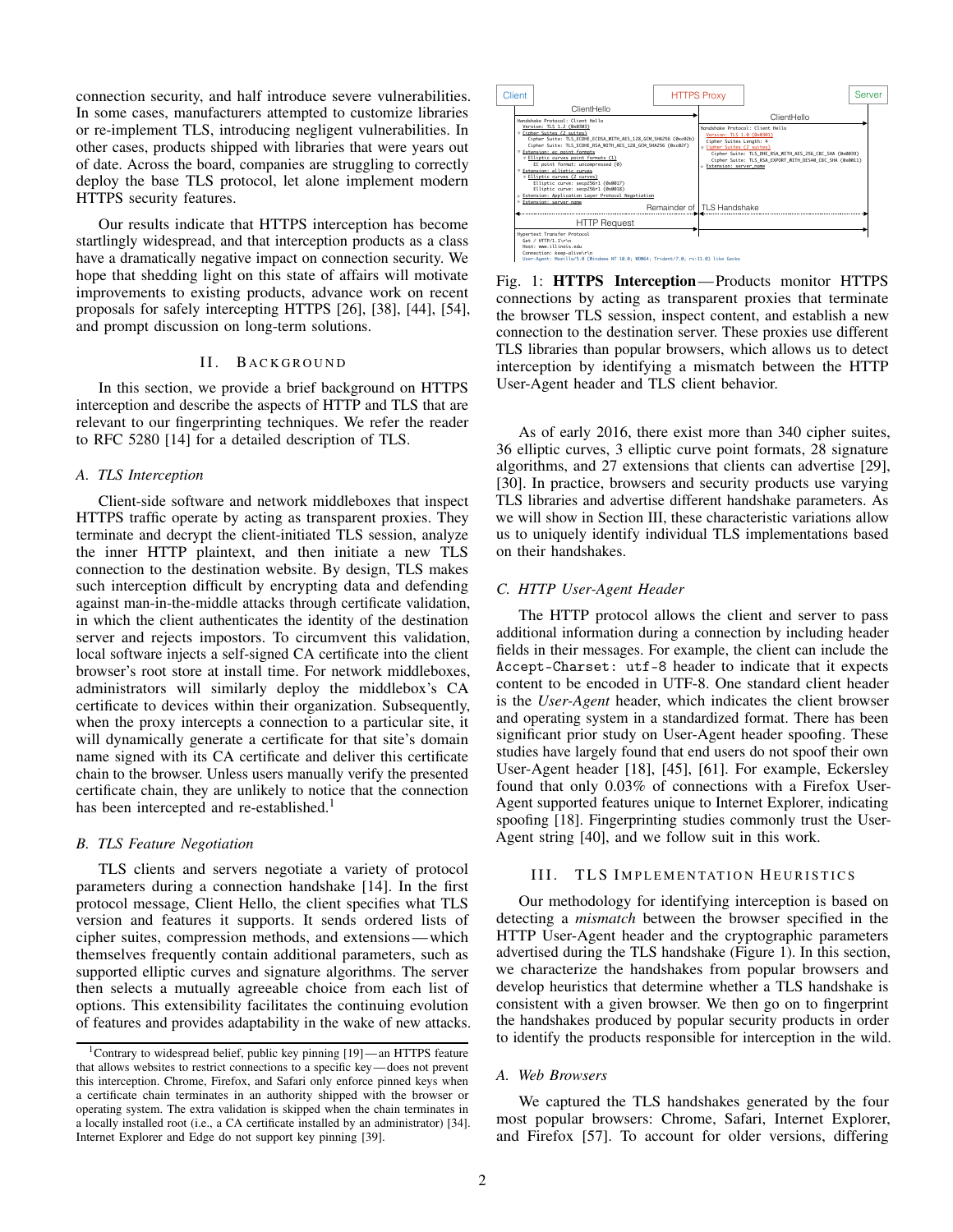operating systems, and varying mobile hardware, we generated and captured handshakes in different environments using BrowserStack [\[4\]](#page-12-6), a cloud service that provides developers with a variety of virtual machines for testing websites.<sup>[2](#page-2-0)</sup>

We analyzed the non-ephemeral parameters advertised in the TLS handshakes, finding that each browser family selects a unique set of options, and that these options differ from those used by both common libraries (e.g., OpenSSL) and popular interception products.<sup>[3](#page-2-1)</sup> However, while each browser, library, and security product produces a unique Client Hello message, the parameters selected by browsers are not statically defined. Instead, browsers alter their behavior based on hardware support, operating system updates, and user preferences.

Instead of generating all possible permutations, we analyzed *when* browsers select different parameters and developed a set of heuristics that determine whether a specific handshake *could have* been generated by a given browser. For example, none of the four browsers have ever supported the TLS Heartbeat extension [\[53\]](#page-13-21). If a browser connection advertises its support, we know that the session was intercepted. On the other hand, despite the fact that all four browsers have default support for AES-based ciphers, the lack of these ciphers does not indicate interception, because browsers allow users to disable specific cipher suites. This methodology has the advantage of excluding false positives that arise from uncommon user configurations. However, it can yield false negatives if a proxy copies TLS parameters from the original client connection.

We describe the heuristics for each browser below:

*Mozilla Firefox* Firefox was the most consistent of the four browsers, and by default, each version produces a nearly identical Client Hello message regardless of operating system and platform. All parameters, including TLS extensions, ciphers, elliptic curves, and compression methods are predetermined and hard-coded by the browser. Users can disable individual ciphers, but they cannot add new ciphers nor reorder them. To determine whether a Firefox session has been intercepted, we check for the presence and order of extensions, cipher suites, elliptic curves, EC point formats, and handshake compression methods. Mozilla maintains its own TLS implementation, Mozilla Network Security Services (NSS) [\[42\]](#page-13-22). NSS specifies extensions in a different order than the other TLS libraries we tested, which allows it to be easily distinguished from other implementations. The library is unlikely to be directly integrated into proxies because it is seldom used in server-side applications.

*Google Chrome* Chrome was one of the most challenging browsers to fingerprint because its behavior is dependent on hardware support and operating system. For example, Chrome prioritizes ChaCha-20-based ciphers on Android devices that lack hardware AES acceleration [\[10\]](#page-12-7) and Chrome on Windows XP does not advertise support for ECDSA keys at all. These optimizations result in several valid cipher and extension

orderings for each version of Chrome, and furthermore, users can disable individual cipher suites. We check for ciphers and extensions that Chrome is known to not support, but do not check for the inclusion of specific ciphers or extensions, nor do we validate their order. When appropriate, we check the presence and order of elliptic curves, compression methods, and EC point formats. We note that because Chrome uses BoringSSL, an OpenSSL fork, connections have a similar structure to OpenSSL. However, Chrome supports considerably fewer options, including a subset of the default extensions, ciphers, and elliptic curves advertised by OpenSSL.

*Microsoft Internet Explorer and Edge* Internet Explorer is less consistent than the other browsers for two reasons: (1) administrators can enable new ciphers, disable default ciphers, and arbitrarily reorder cipher suites through Windows Group Policy and registry changes, and (2) IE uses the Microsoft SChannel library, an OS facility which behaves differently depending on *both* Windows updates and browser version. Because of this additional flexibility, it is hard to rule out handshakes that include outdated ciphers, so we introduce a third categorization, *unlikely*, which we use to indicate configurations that are possible but improbable in practice (e.g., including an export-grade cipher suite). We note that minor OS updates alter TLS behavior, but are not indicated by the HTTP User-Agent header. We mark behavior consistent with any OS update as valid. SChannel connections can by uniquely identified because SChannel is the only TLS library we tested that includes the OCSP status request extension before the supported groups and EC point formats extensions.

*Apple Safari* Apple Safari ships with its own TLS implementation, Apple Secure Transport, which does not allow user customization. The order of ciphers and extensions is enforced in code. While extension order does not vary, the NPN, ALPN, and OCSP stapling extensions are frequently excluded, and the desktop and mobile versions of Safari have different behavior. One unique aspect of Secure Transport is that it includes the TLS\_EMPTY\_RENEGOTIATION\_INFO\_SCSV cipher first, whereas the other libraries we investigated include the cipher last. Similar to Microsoft, Apple has changed TLS behavior in minor OS updates, which are not indicated in the HTTP User-Agent header. We allow for any of the updates when validating handshakes, and we check for the presence and ordering of ciphers, extensions, elliptic curves, and compression methods.

# *B. Fingerprinting Security Products*

While our heuristics enable us to detect *when* interception is occurring, they do not indicate *what* intercepted the connection. To identify products used in the wild, we installed and fingerprinted the Client Hello messages generated by wellknown corporate middleboxes (Figure [3\)](#page-4-0), antivirus software (Figure [4\)](#page-4-1), and other client-side software previously found to intercept connections (e.g., SuperFish [\[8\]](#page-12-8)). In this section, we describe these products.

We generate a fingerprint for each product by hashing the non-ephemeral parameters advertised in the Client Hello message (i.e., version, ciphers, extensions, compression methods, elliptic curves, and signature methods). When we detect that a handshake is inconsistent with the indicated browser, we check for an exact match with any of the fingerprints we collected.

<span id="page-2-0"></span><sup>&</sup>lt;sup>2</sup>We analyzed Chrome 34–50 and Firefox 3–46 on Windows XP, 7, 8, 8.1, and 10 and Mac OS X Snow Leopard, Lion, Mountain Lion, Mavericks, Yosemite, and El Capitan. We additionally captured handshakes from Apple Safari 5–9, Internet Explorer 6–11, Microsoft Edge, and the default Android browser on Android 4.0–5.0. In total, we collected 874 fingerprints.

<span id="page-2-1"></span><sup>&</sup>lt;sup>3</sup>We compare the presence and order of cipher suites, extensions, compression methods, elliptic curves, signature algorithms, and elliptic curve point formats.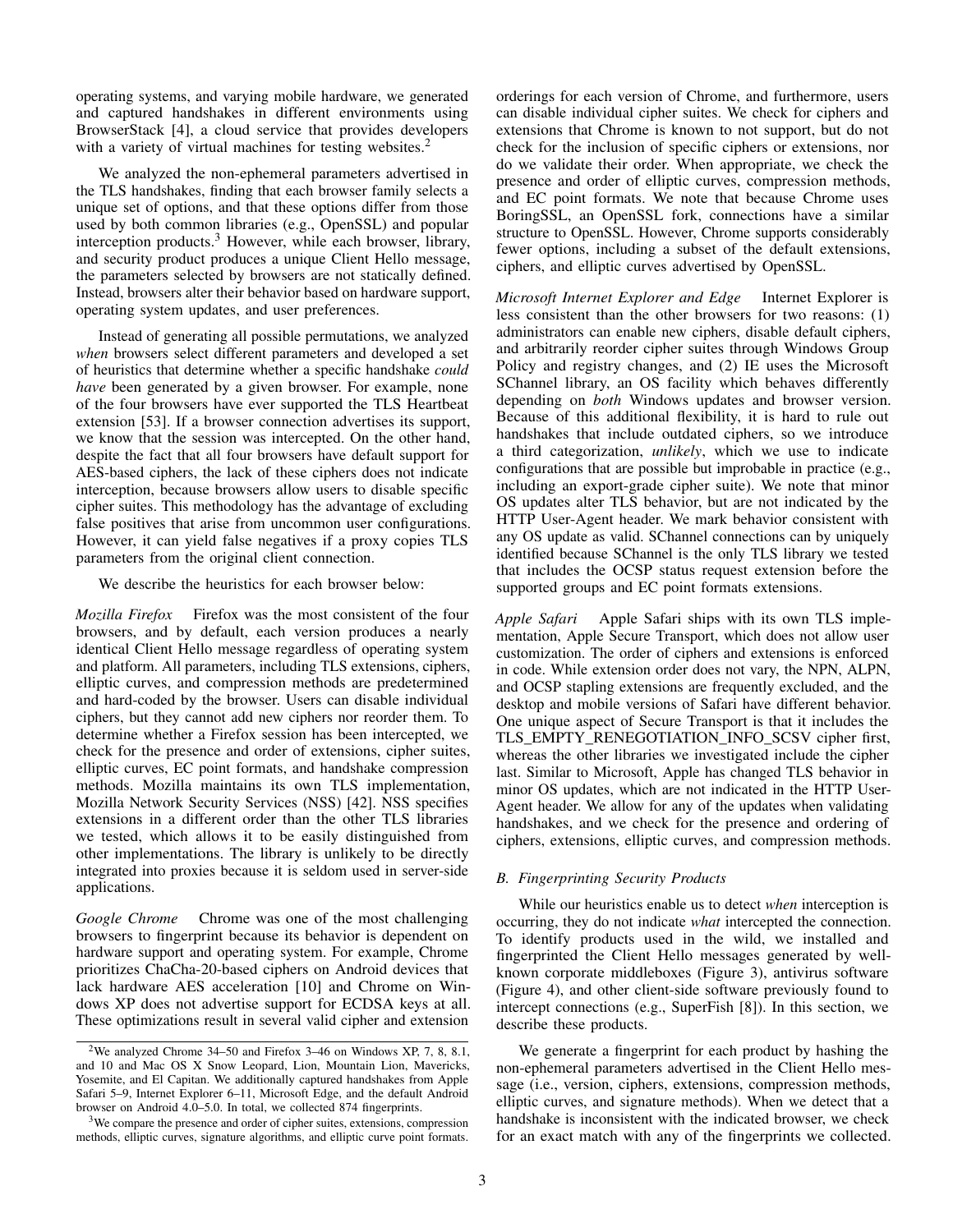This strategy has several potential weaknesses. First, multiple products could share a single fingerprint. This seems particularly likely given that developers are likely to use one of a small number of popular TLS libraries (e.g., OpenSSL). Second, if products allow customization, then fingerprints of the default configuration will not match these customized versions.

Surprisingly, we find that none of the browsers nor the 104 products we manually investigated shared fingerprints, except for eight pieces of unwanted software that all use the Komodia Redirector SDK [\[32\]](#page-13-23). In other words, these fingerprints uniquely identify a single product. None of the client-side security products we tested allow users to customize TLS settings. However, many of the corporate middleboxes allow administrators to specify custom cipher suites. In this situation, we would be able to detect that interception is occurring, but not identify the responsible product.

*Middleboxes and Corporate Proxies* Nearly every major networking hardware manufacturer—including Barracuda, Blue Coat, Cisco, and Juniper— produces middleboxes that support "SSL Inspection". These devices allow organizations to intercept TLS traffic at their network border for analysis, content filtering, and malware detection. In March 2015, Dormann documented products from nearly 60 manufacturers that advertise this functionality [\[15\]](#page-12-3). We configured and fingerprinted twelve appliance demos from well-known manufacturers (e.g., Cisco and Juniper) and anecdotally popular companies (e.g., A10 and Forcepoint), per Figure [3.](#page-4-0) We note one conspicuous absence: ZScaler SSL Inspection. ZScaler provides a cloud-based SSL inspection service, but did not provide us with a trial or demo.

*Antivirus Software* We installed, tested, and fingerprinted popular antivirus products based on the software documented by de Carné de Carnavalet and Mannan [\[12\]](#page-12-2), products previously found to be intercepting connections [\[27\]](#page-13-5), [\[46\]](#page-13-7), and a report of popular antivirus products [\[47\]](#page-13-24). Products from twelve vendors inject a new root certificate and actively intercept TLS connections.[4](#page-3-0) We list the products that intercept connections in Figure [4.](#page-4-1) [5](#page-3-1)

*Unwanted Software and Malware* Motivated by recent reports of unwanted software intercepting TLS connections, we fingerprinted the Komodia SDK [\[32\]](#page-13-23), which is used by Superfish, Qustodio, and several pieces of malware [\[8\]](#page-12-8), [\[56\]](#page-13-25), and the NetFilter SDK [\[1\]](#page-12-9), which is used by PrivDog.

We tested products in January–March, 2016. We are publishing our browser heuristics and product fingerprints at [https://github.com/zakird/tlsfingerprints.](https://github.com/zakird/tlsfingerprints)

#### IV. MEASURING TLS INTERCEPTION

We measured global interception rates by deploying our heuristics at three network vantage points: Mozilla Firefox update servers, a set of popular e-commerce websites, and the

<span id="page-3-2"></span>

| Vantage Point | % HTTPS Connections Intercepted |         |           |  |  |  |
|---------------|---------------------------------|---------|-----------|--|--|--|
|               | No Interception                 | Likely  | Confirmed |  |  |  |
| Cloudflare    | 88.6%                           | $0.5\%$ | $10.9\%$  |  |  |  |
| Firefox       | 96.0%                           | $0.0\%$ | $4.0\%$   |  |  |  |
| E-commerce    | 92.9%                           | $0.9\%$ | 6.2%      |  |  |  |

Fig. 2: Detecting Interception—We quantify HTTPS interception at three major Internet services. We estimate that 5–10% of connections are intercepted.

Cloudflare content distribution network. We observed 7.75 billion TLS handshakes across the three networks. By deploying the heuristics on different networks, we avoid the bias inherent of any single vantage point. However, as we will discuss in the next section, we find varying amounts of interception and abuse on each network. Below, we describe each perspective in detail:

*Firefox Update Servers* Firefox browsers routinely check for software updates by retrieving an XML document from a central Mozilla server over HTTPS. This check uses Firefox's standard TLS library (Mozilla NSS) and occurs every 24 hours while the browser is running and on browser launch if the last update occurred more than 24 hours prior. We used Bro [\[49\]](#page-13-26) to monitor connections to aus5.mozilla.org—the update server used by Firefox versions 43–48— between February 14–26, 2016. During this period, we observed 4.36 billion connections from 45K ASes and 243 of the 249 ISO-defined countries. Because we collected traffic using an on-path monitor instead of on the web server, we do not have access to the HTTP User-Agent header. However, only specific versions of Firefox are configured to connect to the server. Instead of looking for a mismatch with the HTTP User-Agent, we look for a mismatch between TLS handshake and any of the Firefox versions configured to connect to the server. There is no user-accessible content available on the site and there should be negligible other traffic. This vantage point provides one of the cleanest perspectives on clients affected by TLS interception. However, it only provides data for Firefox, one of the browsers believed to be least affected by client-side interception software [\[12\]](#page-12-2).

*Popular E-commerce Sites* During two weeks in August and September 2015, a set of popular e-commerce sites hosted JavaScript that loaded an invisible pixel from an external server that recorded the raw TLS Client Hello, HTTP User-Agent string, and client HTTP headers. This perspective sees traffic from all browsers, but may suffer from falsified User-Agent headers. However, because the measurement required JavaScript execution, the dataset excludes simple page fetches. The sites have an international presence, but the connections we observe are likely skewed towards desktop users because the e-commerce provider has popular mobile applications. The dataset has the added benefit that it contains HTTP headers beyond User-Agent, which allow another avenue for detecting interception: looking for proxy related headers (e.g., X-Forwarded-For and X-BlueCoat-Via) and the modifications documented by Weaver et al. [\[60\]](#page-13-27).

*Cloudflare* Cloudflare is a popular CDN and DDoS protection company that serves approximately 5% of *all* web traffic [\[25\]](#page-13-28). Cloudflare provides these services by acting as a reverse proxy. Clients connect to one of Cloudflare's servers when accessing a website, which serve cached content or proxy

<span id="page-3-0"></span><sup>4</sup>We found that the following products did not intercept HTTPS: 360 Total, Ahnlabs V3 Internet Security, Avira AV 2016, Comodo Internet Security, F-Secure Safe, G DATA products, K7 Total Security, Malwarebytes, McAfee Internet Security, Microsoft Windows Defender, Norton Security, Panda Internet Security 2016, Security Symantec Endpoint Protection, Tencent PC Manager, Trend Micro Maximum Security 10, and Webroot SecureAnywhere.

<span id="page-3-1"></span><sup>&</sup>lt;sup>5</sup>A preprint of this paper incorrectly listed GDATA products in Figure [4.](#page-4-1)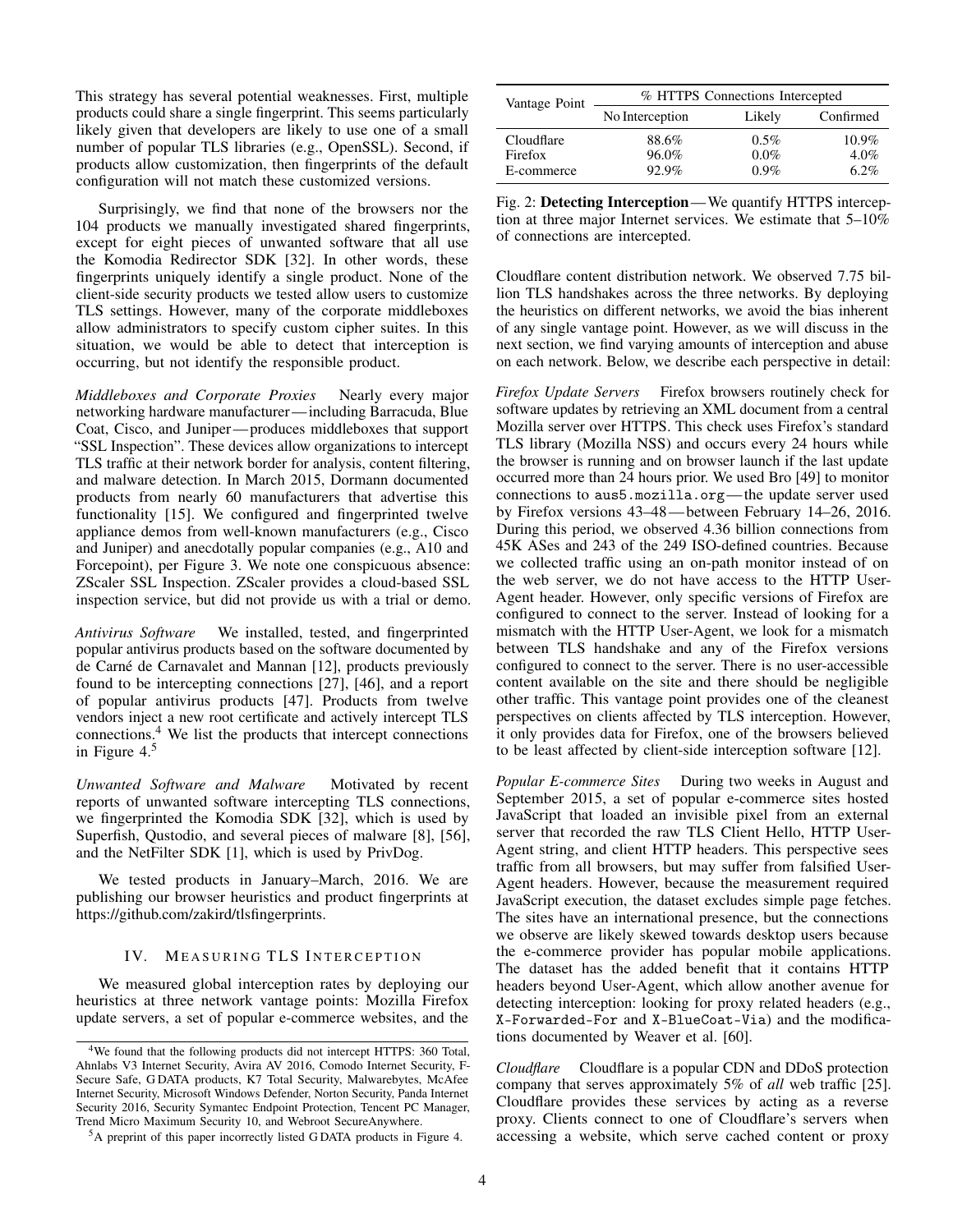<span id="page-4-0"></span>

| Product                             | Grade | Validates<br>Certificates | Modern<br>Ciphers | Advertises<br>RC4 | <b>TLS</b><br>Version | <b>Grading Notes</b>          |
|-------------------------------------|-------|---------------------------|-------------------|-------------------|-----------------------|-------------------------------|
| A10 vThunder SSL Insight            | F     |                           |                   | Yes               | 1.2                   | Advertises export ciphers     |
| Blue Coat ProxySG 6642              | $A^*$ |                           |                   | N <sub>0</sub>    | 1.2                   | Mirrors client ciphers        |
| Barracuda 610Vx Web Filter          | C     |                           | X                 | Yes               | 1.0                   | Vulnerable to Logjam attack   |
| <b>Checkpoint Threat Prevention</b> | F     |                           | X                 | Yes               | 1.0                   | Allows expired certificates   |
| Cisco IronPort Web Security         | F     |                           |                   | Yes               | 1.2                   | Advertises export ciphers     |
| Forcepoint TRITON AP-WEB Cloud      | C     |                           |                   | No                | 1.2                   | Accepts RC4 ciphers           |
| Fortinet FortiGate 5.4.0            | C     |                           |                   | N <sub>0</sub>    | 1.2                   | Vulnerable to Logjam attack   |
| Juniper SRX Forward SSL Proxy       | C     |                           | X                 | Yes               | 1.2                   | Advertises RC4 ciphers        |
| Microsoft Threat Mgmt. Gateway      | F     | ×                         | X                 | Yes               | SSL <sub>v2</sub>     | No certificate validation     |
| Sophos SSL Inspection               |       |                           |                   | Yes               | 1.2                   | Advertises RC4 ciphers        |
| Untangle NG Firewall                | C     |                           | ×                 | Yes               | 1.2                   | Advertises RC4 ciphers        |
| WebTitan Gateway                    | F     | ×                         |                   | Yes               | 1.2                   | Broken certificate validation |

Fig. 3: Security of TLS Interception Middleboxes—We evaluate popular network middleboxes that act as TLS interception proxies. We find that nearly all reduce connection security and five introduce severe vulnerabilities. \*Mirrors browser ciphers.

<span id="page-4-1"></span>

| Product                           | <b>OS</b> | <b>Browser MITM</b> |           |            | Grade  | Validates           | Modern       | <b>TLS</b>          | <b>Grading Notes</b> |                            |
|-----------------------------------|-----------|---------------------|-----------|------------|--------|---------------------|--------------|---------------------|----------------------|----------------------------|
|                                   |           | IE                  | Chrome    | Firefox    | Safari |                     | Certificates | Ciphers             | Version              |                            |
| Avast                             |           |                     |           |            |        |                     |              |                     |                      |                            |
| AV 11                             | Win       |                     | O         | U          |        | $A^*$               | ✓            | ✓                   | 1.2                  | Mirrors client ciphers     |
| AV 11.7                           | Mac       |                     |           |            |        | F                   | ✓            | ✓                   | 1.2                  | <b>Advertises DES</b>      |
| $AVG$                             |           |                     |           |            |        |                     |              |                     |                      |                            |
| Internet Security 2015-6          | Win       |                     |           | $\bigcirc$ |        | $\mathsf{C}$        |              | ✓                   | 1.2                  | Advertises RC4             |
| Bitdefender                       |           |                     |           |            |        |                     |              |                     |                      |                            |
| Internet Security 2016            | Win       |                     |           |            |        | C                   | ✓            | $\circlearrowright$ | 1.2                  | RC4, 768-bit D-H           |
| Total Security Plus 2016          | Win       |                     |           |            |        | $\mathbf C$         | ✓            | $\circlearrowright$ | 1.2                  | RC4, 768-bit D-H           |
| AV Plus 2015-16                   | Win       | $\bullet$           |           |            |        | $\overline{C}$      | ✓            | $\bigcirc$          | 1.2                  | RC4, 768-bit D-H           |
| Bullguard                         |           |                     |           |            |        |                     |              |                     |                      |                            |
| Internet Security 16              | Win       |                     |           |            |        | $A^*$               | ✓            | ✓                   | 1.2                  | Mirrors client ciphers     |
| Internet Security 15              | Win       |                     |           |            |        | $\overline{F}$      | ✓            | $\times$            | 1.0                  | <b>Advertises DES</b>      |
| CYBERsitter                       |           |                     |           |            |        |                     |              |                     |                      |                            |
| <b>CYBERsitter 11</b>             | Win       |                     |           |            |        | F                   | $\times$     | $\times$            | 1.2                  | No cert. validation, DES   |
| Dr. Web $\dots$                   |           |                     |           |            |        |                     |              |                     |                      |                            |
| Security Space 11                 | Win       |                     |           |            |        | $\mathsf{C}$        | ✓            | $\circlearrowright$ | 1.2                  | RC4, FREAK                 |
| Dr. Web 11 for OS X               | Mac       |                     |           |            |        | $\overline{F}$      | ✓            | $\times$            | 1.0                  | Export ciphers, DES, RC2   |
| $EST$                             |           |                     |           |            |        |                     |              |                     |                      |                            |
| <b>NOD32 AV 9</b>                 | Win       |                     |           |            |        | F                   | $\bigcirc$   | $\bigcirc$          | 1.2                  | Broken cert. validation    |
| Kaspersky                         |           |                     |           |            |        |                     |              |                     |                      |                            |
| Internet Security 16              | Win       |                     |           |            |        | $\mathsf{C}$        | ✓            | ✓                   | 1.2                  | CRIME vulnerability        |
| Total Security 16                 | Win       |                     |           |            |        | $\mathbf C$         | $\checkmark$ | $\checkmark$        | 1.2                  | <b>CRIME</b> vulnerability |
| Internet Security 16              | Mac       |                     |           |            |        | $\overline{C}$      |              | ✓                   | 1.2                  | 768-bit D-H                |
| KinderGate                        |           |                     |           |            |        |                     |              |                     |                      |                            |
| Parental Control 3                | Win       |                     |           |            |        | F                   | $\bigcirc$   | $\times$            | 1.0                  | Broken cert. validation    |
| Net Nanny                         |           |                     |           |            |        |                     |              |                     |                      |                            |
| Net Nanny 7                       | Win       |                     |           |            |        | F<br>$\overline{F}$ | ✓            | ✓                   | 1.2                  | Anonymous ciphers          |
| Net Nanny 7                       | Mac       |                     |           |            |        |                     | ✓            | ✓                   | 1.2                  | Anonymous ciphers          |
| PC Pandora                        |           |                     |           |            |        |                     |              |                     |                      |                            |
| PC Pandora 7                      | Win       | $\bullet$           | $\bullet$ | $\bullet$  |        | F                   | $\times$     | $\times$            | 1.0                  | No certificate validation  |
| Qustodio<br>Parental Control 2015 | Mac       |                     |           |            |        | F                   | ✓            | ✓                   | 1.2                  | <b>Advertises DES</b>      |
|                                   |           |                     |           |            |        |                     |              |                     |                      |                            |

**Interception:** Certificate Validation: Modern Ciphers:  $\bigcirc$  No Interception (conn. allowed)  $\times$  No Validation  $\times$  No Support

 $\circ$  No Interception (conn. allowed)  $\times$  No Validation  $\times$  No Support  $\circ$  Connections Blocked  $\circ$  Broken Validation  $\circ$  Non-preferred Support

● Connections Intercepted

● Connections Blocked 
→ Connections Intercepted → Correct Validation → Preferred Support

Fig. 4: Security of Client-side Interception Software—We evaluate and fingerprint popular antivirus and client-side security products, finding that products from twelve vendors intercept connections.<sup>5</sup> In all but two cases, products degrade TLS connection security. \*Mirrors browser ciphers.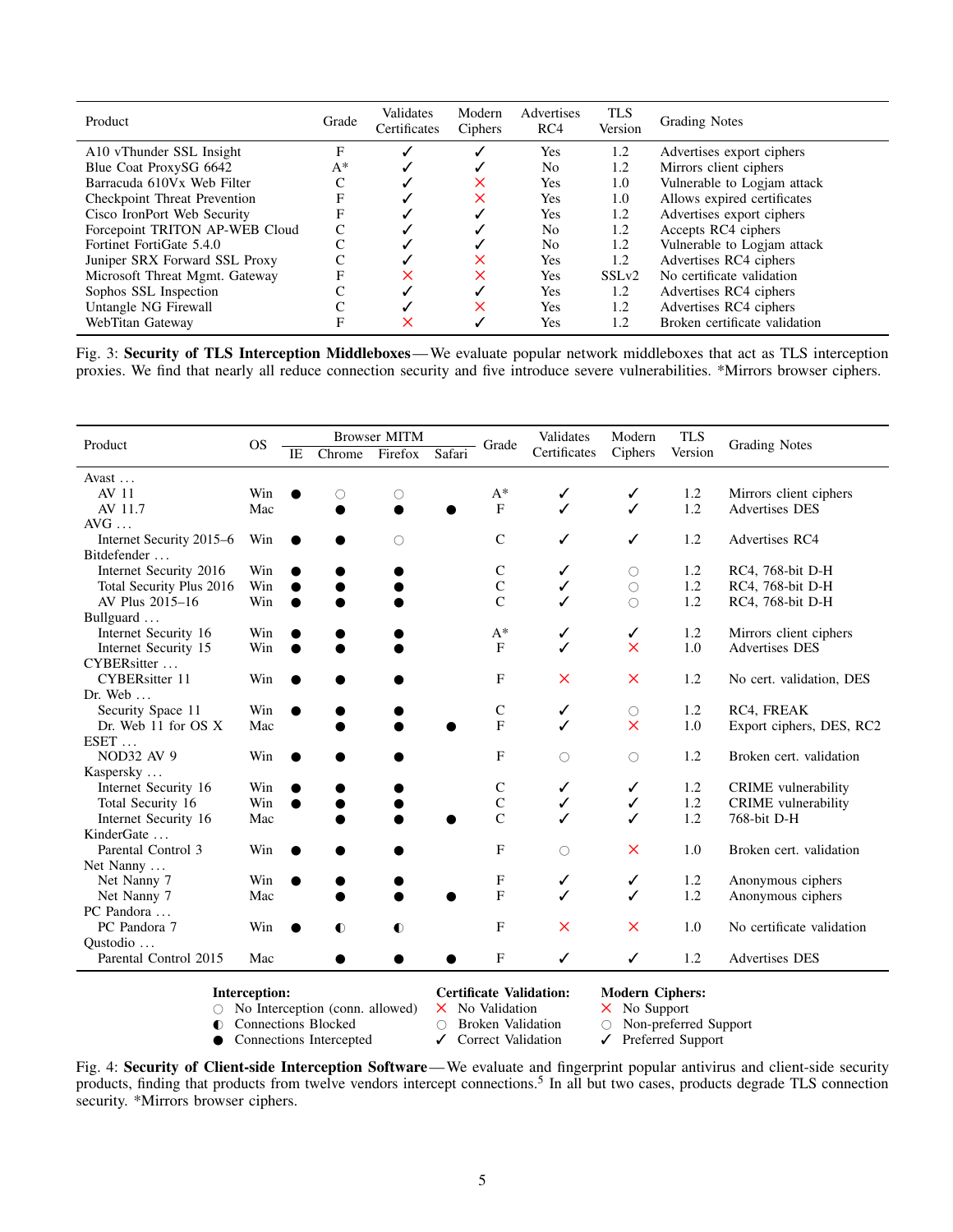<span id="page-5-0"></span>

Fig. 5: CDF of Interception Fingerprints—We fingerprint non-ephemeral parameters in replacement Client Hello messages to track the products that perform interception. Ten fingerprints account for 69% of the intercepted e-commerce traffic, 69% of Firefox update traffic, and 42% of Cloudflare traffic.

|            | <b>Fingerprint Description</b>                                                                                                                                   | % Total                                       |
|------------|------------------------------------------------------------------------------------------------------------------------------------------------------------------|-----------------------------------------------|
| E-commerce | Unknown<br><b>Avast Antivirus</b><br>Unknown<br><b>Blue Coat</b><br>Unknown                                                                                      | 17.1%<br>10.8%<br>$9.4\%$<br>$9.1\%$<br>8.3%  |
| Cloudflare | <b>Avast Antivirus</b><br><b>AVG Antivirus</b><br><i>Unknown</i> . Likely AV; mainly Windows 10/Chrome 47<br>Kaspersky Antivirus<br><b>BitDefender Antivirus</b> | $9.1\%$<br>7.0%<br>$6.5\%$<br>5.0%<br>$3.1\%$ |
| $F$ irefox | Bouncy Castle (Android 5)<br>Bouncy Castle (Android 4)<br>Unknown. Predominantly India<br><b>ESET Antivirus</b><br>Dr. Web Antivirus                             | 26.3%<br>21.6%<br>5.0%<br>2.8%<br>$2.6\%$     |

Fig. 6: Top Interception Fingerprints—We show the products responsible for the most interception at each vantage point.

the connection to the origin web server. We logged the raw TLS Client Hello messages and HTTP User-Agent for a random 0.5% sample of all TLS connections to Cloudflare's frontend between May 13–20, 2016. We measure interception by detecting mismatches between the HTTP User-Agent and the TLS handshake. Cloudflare provides a more representative sample of browsers than the Firefox update servers. However, one of Cloudflare's foremost goals is to prevent DDoS attacks and other abuse (e.g., scripted login attempts), so the data is messier than the other two datasets, and a portion of connections likely have falsified HTTP User-Agent headers.

#### V. RESULTS

Our three vantage points provide varying perspectives on the total amount of interception: 4.0% of Firefox update connections, 6.2% of the e-commerce connections, and 10.9% of Cloudflare sessions in the United States (Figure [2\)](#page-3-2). In all cases, this is more than an order of magnitude higher than previously estimated [\[27\]](#page-13-5), [\[46\]](#page-13-7).

<span id="page-5-1"></span>

| Detection Method        | Firefox | E-commerce | Cloudflare |
|-------------------------|---------|------------|------------|
| Invalid Extensions      | 16.8%   | 85.6%      | 89.0%      |
| Invalid Ciphers         | 98.1%   | 54.2%      | 68.7%      |
| <b>Invalid Version</b>  |         | $2.0\%$    |            |
| <b>Invalid Curves</b>   |         | 5.5%       | 9.4%       |
| Invalid Extension Order | 87.7%   | 33.9%      | 40.4%      |
| Invalid Cipher Order    | 98.8%   | 21.2%      | 21.1%      |
| Missing Required Ext.   | 97.9%   | 91.1%      | 50.9%      |
| Injected HTTP Header    |         | 14.0%      |            |

Fig. 7: Handshake Mismatches—We break down the mismatches used to detect intercepted sessions. For more than 85% of intercepted connections, we detect an invalid handshake based on the use of unsupported extensions, ciphers, or curves. Some features were unavailable for Firefox and Cloudflare.

#### *A. Firefox Update Server*

HTTPS connections for 4.0% of Firefox clients were intercepted, which is the lowest rate among the three perspectives. Interception is likely less common for Firefox users because the browser ships with its own certificate store, whereas Internet Explorer, Chrome, and Safari use the host operating system's root store. Prior work [\[12\]](#page-12-2) and our own testing (Figure [4\)](#page-4-1) both find that some antivirus products (e.g., Avast) will intercept connections from these other browsers but neglect to proxy Firefox sessions. In corporate environments, administrators can separately install additional root authorities in Firefox [\[41\]](#page-13-29), but the added step may dissuade organizations that proxy connections from deploying the browser.

*Sources of Interception* The two most common interception fingerprints belong to the default configurations of Bouncy Castle on Android 4.x and 5.x, and account for 47% of intercepted clients (Figure [5\)](#page-5-0). These fingerprints were concentrated in large ASes belonging to mobile wireless providers, including Verizon Wireless, AT&T, T-Mobile, and NTT Docomo (a Japanese mobile carrier). As can be seen in Figure [9,](#page-6-0) 35% of all Sprint and 25.5% of all Verizon Firefox connections (including nonintercepted) matched one of the two fingerprints. It is possible to intercept TLS connections on Android using the VPN and/or WiFi permissions. However, given the default values, it is unclear exactly which Android application is responsible for the interception. Bouncy Castle on Android 5.x provides reasonable ciphers equivalent to a modern browser; on Android 4.x, Bouncy Castle advertises export-grade cipher suites, making it vulnerable to interception by an on-path attacker. The third most common fingerprint accounts for 5.3% of Firefox traffic. We were not able to identify the product associated with the fingerprint but note that nearly half of its traffic occurred in India and its diurnal and weekend patterns are consistent with home antivirus or malware.

*Temporal Pattern* The number of raw intercepted connections mirrors the diurnal pattern of all Firefox traffic. As can be seen in Figure [8,](#page-6-1) there are typically more connections on weekdays, and we observe the peak number of connections on weekday mornings. This intuitively aligns with the first computer access of the day triggering a connection to the Firefox update server. Oddly, though, the percentage of intercepted traffic is inversely proportional to total traffic, peaking near midnight and in the early morning. When we remove the two Android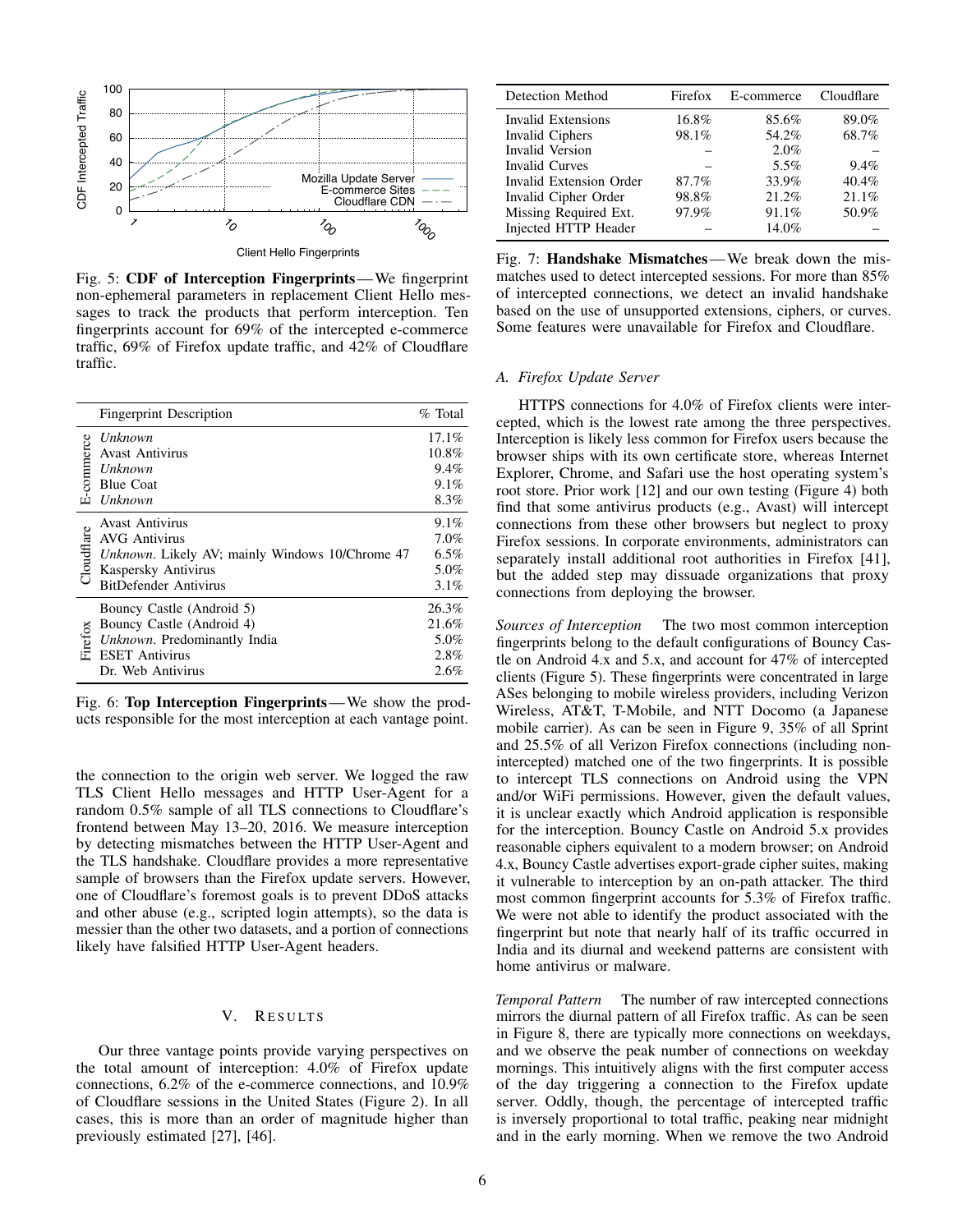<span id="page-6-1"></span>

Fig. 8: Temporal Variation in Firefox Interception—We observe the highest amount of raw interception during times of peak traffic, but the highest interception rates during periods of low total traffic. This is likely because the two largest fingerprints are associated with mobile carriers and will update at night when desktop computers are powered off. Excluding these two fingerprints, interception remains relatively stable.

<span id="page-6-0"></span>

Fig. 9: ASes with Highest Firefox Interception—We find that 8 ASes have significantly higher interception rates within the top 500 ASes. All but one are mobile providers.

Bouncy Castle fingerprints, the total percentage of intercepted connections decreases by 47% and no longer peaks during these off hours. We suspect that the interception peaks are the result of mobile devices remaining on at night when other desktop computers are powered off. Weekend interception rates level out around 2% and increase during the weekdays, suggesting the presence of corporate TLS proxies.

*Geographic Disparities* Interception is more prevalent in several countries (Figure [10\)](#page-6-2). For example, 15% of TLS connections from Guatemala were intercepted, a rate 3–4 times higher than the global average. This is primarily due to COMCEL, a mobile provider responsible for 34.6% of all Guatemalan update server traffic, having a 32.9% interception rate. Greenland has the second highest interception rate (9.9%), which is caused by a single AS: TELE Greenland. Nearly half of the interception is performed by a Fortigate middlebox. The third most commonly intercepted country, South Korea, is one of the most highly mobile-connected countries in the world [\[55\]](#page-13-30). In general, large ASes with above average interception belong to mobile providers and fluctuate between 20% to 55% interception depending on the time of day, as seen in Figure [9.](#page-6-0) The single exception is Marubeni OKI Network Solutions, which maintains a consistent interception

<span id="page-6-2"></span>

| Country     | MITM %   Country |             | MITM $%$ |
|-------------|------------------|-------------|----------|
| Guatemala   | 15.0%            | Kiribati    | $8.2\%$  |
| Greenland   | $9.9\%$          | Iran        | 8.1%     |
| South Korea | 8.8%             | Tanzania    | 7.3%     |
| Kuwait      | $8.5\%$          | Bahrain     | 7.3%     |
| Oatar       | 8.4%             | Afghanistan | 6.7%     |

Fig. 10: Countries with Highest Firefox Interception—We show the ten countries with the highest interception rates when connecting to the Mozilla update server. Countries with above average interception rates generally have a large amount of traffic intercepted by a single, dominant mobile provider.

rate around 50% that begins in the morning and ends near midnight everyday. It is unclear what behavior results in this temporal pattern.

#### *B. Popular E-commerce Sites*

The e-commerce dataset is composed of visits to set of popular e-commerce websites and is not limited to a specific browser version. To account for this, we parsed the HTTP User-Agent header and identified mismatches between the announced browser and TLS handshake. We observed 257K unique User-Agent headers, and successfully parsed the header for 99.5% of connections. The browsers we fingerprinted account for 96.1% of connections; 2.5% belong to browsers we did not fingerprint and 1.4% are from old browser versions.

We find that 6.8% of connections were intercepted and another 0.9% were likely intercepted, but cannot be definitively classified. For the connections where we could detect a specific fingerprint, 58% belong to antivirus software and 35% to corporate proxies. Only 1.0% of intercepted traffic is attributed to malware (e.g., SuperFish), and the remaining 6% belong to miscellaneous categories. The three most prevalent known fingerprints belong to Avast Antivirus, Blue Coat, and AVG Antivirus, which account for 10.8%, 9.1%, and 7.6% of intercepted connections, respectively.

The e-commerce dataset also includes HTTP headers, which allow us to identify a subset of connections that were intercepted by network middleboxes, but do not match any our existing fingerprints. We find proxy-related headers in 14.0% of invalid handshakes, most prominently X-BlueCoat-Via, Via, X-Forwarded-For, and Client-IP. We additionally use these headers to detect interception. We detected 96.1% of interception based on a version mismatch or the presence of invalid extensions or ciphers. Another 2.2% of intercepted connections lacked expected extensions, 0.7% used invalid cipher or extension ordering, and 1.6% contained proxy-related HTTP headers (Figure [7\)](#page-5-1).

Chrome accounts for 40.3% of TLS traffic, of which 8.6% was intercepted, the highest interception rate of any browser. On the other extreme, only 0.9% of Mobile Safari connections were intercepted. Interception is far more prominent on Windows, where we see 8.3%–9.6% interception compared to 2.1% on Mac OS. This is likely because most corporate users use Windows in the workplace, and many antivirus products that perform interception are Windows-based. We summarize these results in Figure [13.](#page-8-0)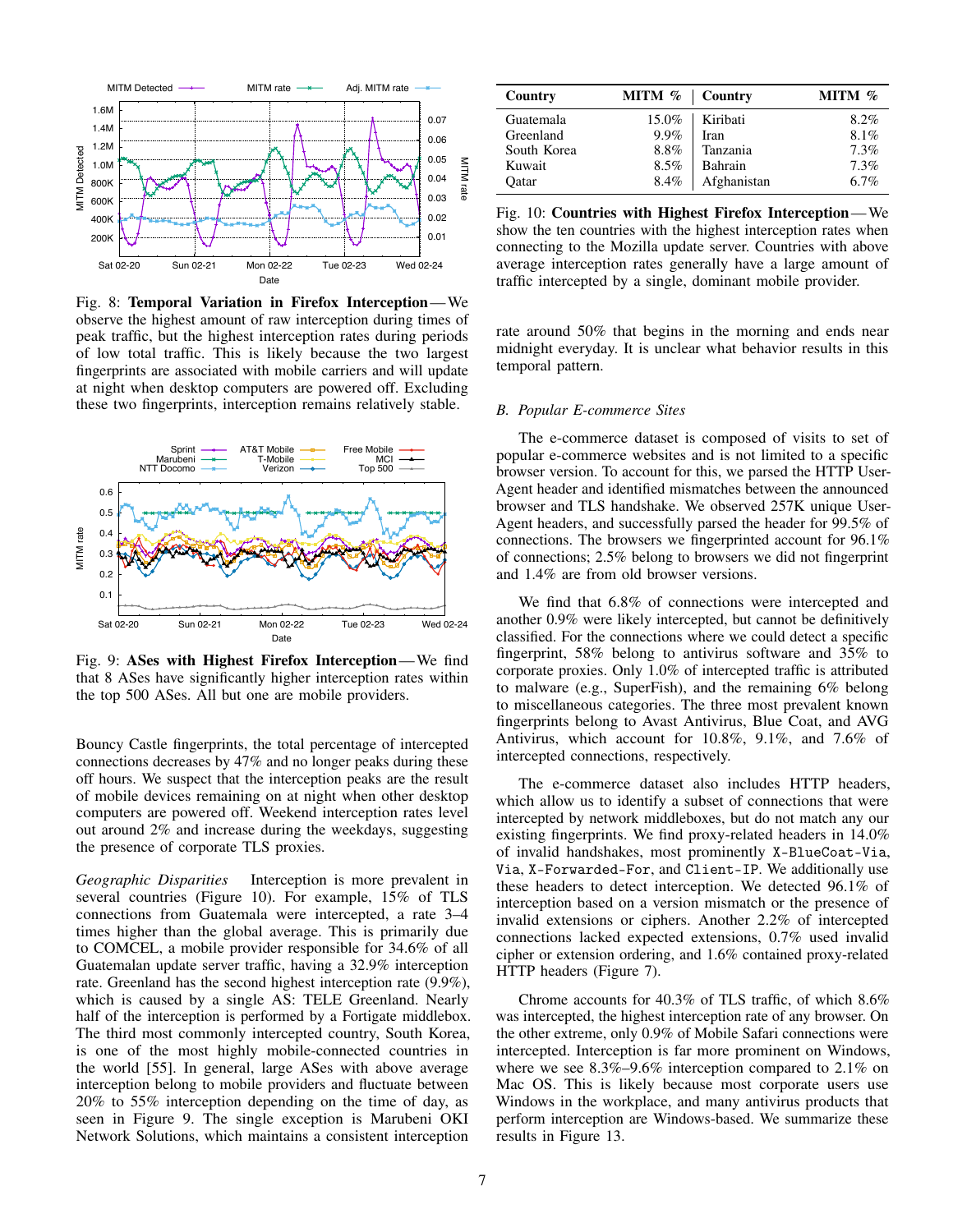*Falsified User-Agents* It is possible that some connections in the e-commerce dataset have falsified User-Agents headers, which would artificially inflate the interception rate. We intuitively expect that handshakes belonging to interception products will have a larger number of associated User-Agents than a custom crawler with a falsified User-Agent. All but a handful of the TLS products we investigated have at least 50 associated User-Agents, and at the extreme, Avast Antivirus and Blue Coat's corporate proxy had 1.8K and 5.2K associated User-Agents, respectively. When we excluded interception fingerprints associated with less than 50 User-Agents, the global interception rate dropped from 6.8% to 6.2%. Given this modest decrease, we suspect that the mismatches we detect are due to interception instead of spoofed User-Agents. However, we take a conservative route and restrict our analysis to the 6.2%.

During our analysis, we noted two irregularities. First, nearly 3 million connections (approximately 75% of which had a Blue Coat header) used the generic User-Agent string "Mozilla/4.0 (compatible;)"). Cisco has documented that Blue Coat devices will frequently mask browser User-Agents with this generic agent string [\[31\]](#page-13-31). Despite knowing Blue Coat devices intercept these TLS connections, we take the most conservative approach and exclude these connections from our analysis because we do not know what percentage of devices behind the proxy would have been identifiable. However, we note that if we assume the same proportion of identifiable browsers as the general population (95.6%), Blue Coat would be the second largest fingerprint and the total percentage of connections intercepted would rise from 6.2% to 7.0%. Second, we find that over 90% of Internet Explorer connections on Windows XP appear intercepted because they include modern ciphers and extensions that were not previously documented on XP, nor that we could reproduce. We exclude these connections.

### *C. Cloudflare*

The Cloudflare network provides perhaps the most representative view of global HTTPS traffic, but also the messiest. We initially observe a 31% interception rate, which is 3–7 times higher than the other vantage points. This elevated interception rate is likely due to abuse (e.g., login attempts or content scraping) and falsified User-Agent headers— some of the very types of requests that Cloudflare protects against. The Firefox server relied on only Firefox browsers accessing an obscure update server and the e-commerce websites required JavaScript execution in order to record a TLS connection. In contrast, the Cloudflare data reflects all TLS connections across a broad range of websites, so even simple command line utilities such as *wget* and *curl* can appear in the Cloudflare dataset with falsified User-Agent headers.

We take several steps to account for this abuse. First, we removed fingerprints associated with fewer than 50 unique User-Agent headers. Next, we limited our analysis to the 50 largest ASes that are not cloud or hosting providers. Unfortunately, even after this filter, we still observe an artificially high interception rate ranging from 11% in the Americas to 42% in Asia. We find that while large ASes in the U.S. have clear purposes, the majority of networks in Europe and Asia do not. In Asia, numbers varied widely and most ASes had little description. In Europe, ASes would frequently span multiple countries and contain requests that appeared to from both home

<span id="page-7-0"></span>

Fig. 11: Temporal Variation in Cloudflare Interception— We observe the highest amount of raw interception during times of peak traffic, but the highest interception rates during periods of low total traffic. This is likely due to higher percentages of automated bot traffic where the User-Agent header is spoofed.

| Network Type         | No Interception Likely |         | Confirmed |
|----------------------|------------------------|---------|-----------|
| Residential/Business | 86.0%                  | $0.4\%$ | 13.6%     |
| Cell Provider        | 94.1%                  | $0.1\%$ | 5.8%      |

Fig. 12: U.S. Network Breakdown—We show the Cloudflare interception rates for types of U.S. networks.

users and hosting providers. We limit our analysis to the ASes from the top 50 that were located in the United States and primarily serve end users. While this reduces the scope of the dataset, there are lower interception rates in the U.S. compared to any other region, providing a conservative lower bound.

In the U.S., we observe a 10.9% interception rate, with a stark contrast between mobile ASes (5.2–6.5%) and residential/enterprise ASes 10.3–16.9%), per Figure [12.](#page-7-0) Four of the top five handshake fingerprints belong to antivirus providers: Avast, AVG, Kaspersky, and BitDefender, which are also prominent on the e-commerce sites. The remaining unidentified fingerprint primarily occurs for Chrome 47 on Windows 10. Despite the alignment with a specific browser version and OS— which might indicate an incorrect heuristic we confirm that this handshake cannot be produced by Chrome and advertises 80 cipher suites including IDEA/CAMELLIA, diverging significantly from the Chrome family. The fingerprint also occurs consistently across non-mobile ASes and peaks usage during evening hours, suggesting malware or antivirus software. These five fingerprints account for 31% of intercepted traffic (Table [5\)](#page-5-0).

Similar to Firefox updates, the total amount of HTTPS interception correlates with total HTTPS traffic, peaking in the middle of the day and declining during evening hours, but with the highest interception rates at night (Figure [11\)](#page-7-0). This might be due to mobile traffic as we saw for Firefox but could also indicate the presence of bot traffic.

#### *D. Results Summary and Validation*

We can partially validate our methodology by checking whether we failed to detect any connections that included proxy-related HTTP headers as intercepted. We find that 1.6% of the e-commerce connections included proxy headers, but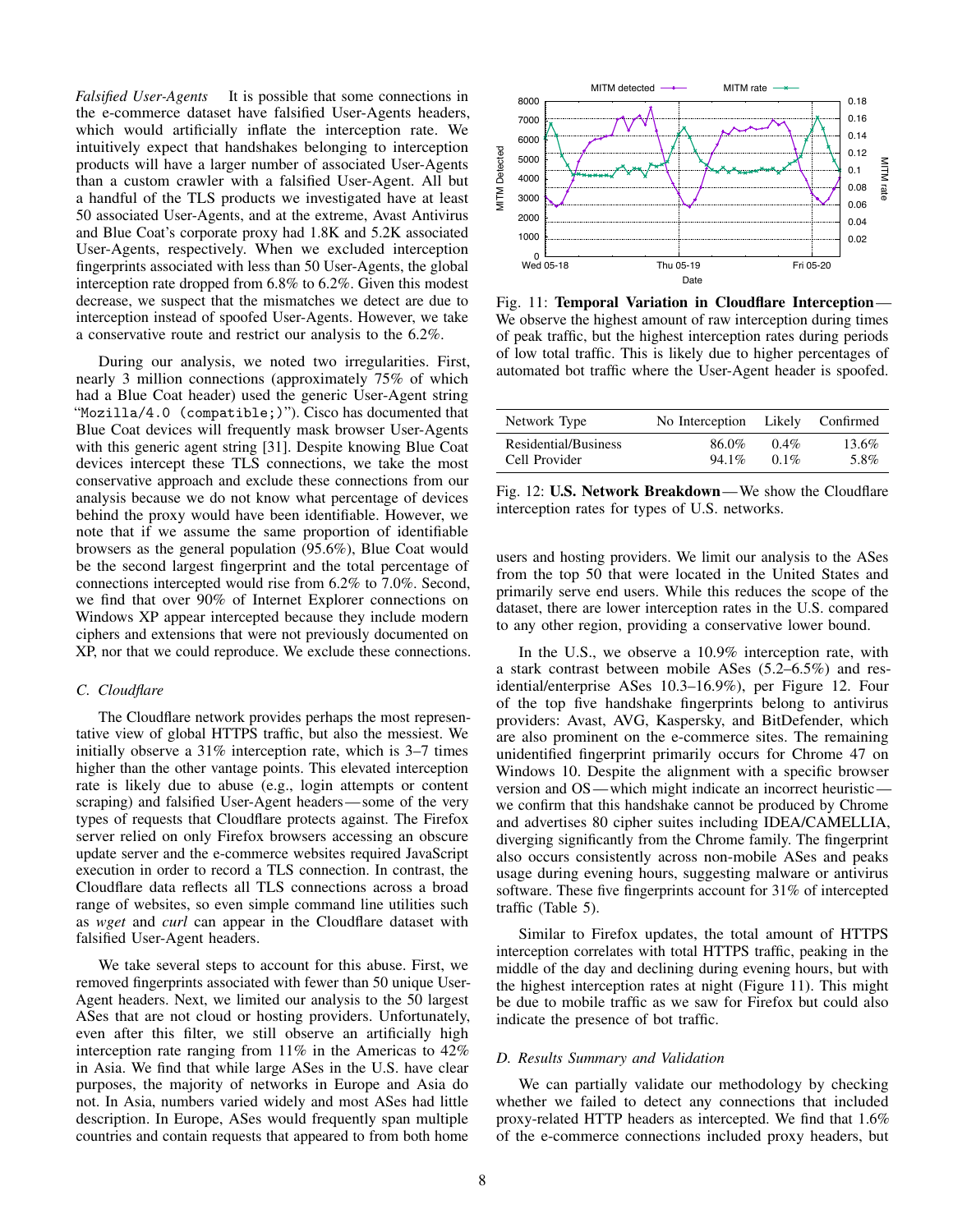<span id="page-8-0"></span>

| <b>E-commerce Sites</b> |             |             | <b>Cloudflare</b> |                |             |             |                |
|-------------------------|-------------|-------------|-------------------|----------------|-------------|-------------|----------------|
| <b>Browser</b>          | All Traffic | Intercepted | Of Intercepted    | <b>Browser</b> | All Traffic | Intercepted | Of Intercepted |
| Chrome                  | 40.3%       | 8.6%        | 56.2%             | Chrome         | 36.2%       | 14.7%       | 48.8%          |
| Explorer                | 16.8%       | 7.4%        | 19.6%             | Mobile Safari  | $17.5\%$    | 1.9%        | 3.3%           |
| Firefox                 | 13.5%       | 8.4%        | 18.2%             | Explorer       | 14.9%       | 15.6%       | 21.2%          |
| Safari                  | 10.2%       | 2.1%        | $3.4\%$           | Safari         | 8.9%        | $6.5\%$     | 5.3%           |
| Chromium                | $7.6\%$     | $0.1\%$     | $0.1\%$           | Firefox        | $8.5\%$     | 18.2%       | 14.2%          |
| Mobile Safari           | $7.6\%$     | $0.9\%$     | $1.1\%$           | Mobile Chrome  | 8.4%        | $4.7\%$     | 3.6%           |
| Other                   | $4.0\%$     | $4.0\%$     | 2.4%              | Other          | 5.6%        | $7.0\%$     | 3.6%           |
| <b>OS</b>               | All Traffic | Intercepted | Of Intercepted    | <b>OS</b>      | All Traffic | Intercepted | Of Intercepted |
| Windows 7               | 23.3%       | 9.6%        | 56.6%             | Windows 7      | 23.9%       | 13.4%       | 29.2%          |
| Windows 10              | 22.5%       | 9.3%        | 14.3%             | Windows 10     | 22.9%       | 13.1%       | 27.4%          |
| iOS                     | 17.3%       | $0.1\%$     | $1.1\%$           | iOS            | $17.5\%$    | 2.0%        | $3.2\%$        |
| Mac OS                  | 15.8%       | 2.1%        | $6.5\%$           | Mac OS         | 16.0%       | $6.6\%$     | $9.6\%$        |
| Android                 | $9.4\%$     | $1.0\%$     | $0.5\%$           | Android        | $9.5\%$     | 4.8%        | $4.2\%$        |
| Windows 8.1             | $6.9\%$     | 8.3%        | 15.8%             | Windows 8.1    | $4.9\%$     | 24.4%       | 11.0%          |
| Other                   | $4.8\%$     | 21.4%       | 15.2%             | Other          | 5.3%        | 31.7%       | 15.4%          |

Fig. 13: OS and Browser Breakdown—We show the breakdown of all traffic, the amount of traffic intercepted, and percentage of all interception that each browser and operating system accounts for across both the e-commerce and Cloudflare vantage points.

did not have evidence of interception in their TLS handshakes. This suggests that the methodology catches the vast majority of interception, but it does miss some edge cases.

To verify that our heuristics aren't incorrectly classifying valid handshakes, we investigated why our heuristics marked connections as intercepted. We detected more than 85% of intercepted connections based on the presence of known unsupported ciphers or extensions, rather than a missing extension or invalid ordering. More than 98% of intercepted connections in the Firefox dataset were found based on the inclusion of ciphers that have never been implemented in NSS, and 82% of all intercepted connections indicated support for the heartbeat extension— an immediate giveaway given that no browsers support the extension. This suggests that our heuristics are finding handshakes produced by other libraries rather than misclassifying browser edge cases.

However, while the methodology appears sound, the three perspectives we studied provide differing numbers on the total amount of interception. All three perspectives find more than an order of magnitude more interception than previously estimated, and we estimate that 5–10% of connections are intercepted. However, we offer a word of caution on the exact numbers, particularly for the Cloudflare dataset, where abuse may inflate the interception rate we observe.

### VI. IMPACT ON SECURITY

In this section, we investigate the security impact of HTTPS interception. First, we introduce a grading scale for quantifying TLS client security. Then, we investigate common interception products, evaluating the security of their TLS implementations. Based on these ratings and the features advertised in Client Hello messages, we quantify the change in security for intercepted connections.

#### *A. Client Security Grading Scale*

There does not exist a standardized rubric for rating TLS client security. We define and use the following scale to consistently rate browsers, interception products, and the connections we observe in the wild:

A: Optimal. The TLS connection is equivalent to a modern web browser in terms of both security and performance. When grading cipher suites, we specifically use Chrome's definition of "secure TLS" [\[11\]](#page-12-10).

B: Suboptimal. The connection uses non-ideal settings (e.g., non-PFS ciphers), but is not vulnerable to known attacks.

C: Known Attack. The connection is vulnerable to known TLS attacks (e.g., BEAST, FREAK, and Logjam), accepts 768-bit Diffie-Hellman parameters, or advertises RC4 support.

F: Severely Broken. The connection is severely broken such that an active man-in-the-middle attacker could intercept and decrypt the session. For example, the product does not validate certificates, or offers known-broken cipher suites (e.g., DES).

Our grading scale focuses on the security of the TLS handshake and does not account for the additional HTTPS validation checks present in many browsers, such as HSTS, HPKP, OneCRL/CRLSets, certificate transparency validation, and OCSP must-staple. None of the products we tested supported these features. Therefore, products that receive an A grade for their TLS security likely still reduce overall security when compared to recent versions of Chrome or Firefox.

### *B. Testing Security Products*

To measure the security of the connections initiated by interception products, we installed the trial versions of the corporate proxies, popular client security software, and malware listed in Section  $III.^6$  $III.^6$  $III.^6$  We then ran the latest version of Chrome, Internet Explorer, Firefox, and Safari through each product, visiting a website that executed the following tests:

<span id="page-8-1"></span><sup>&</sup>lt;sup>6</sup>Product demos could have different security profiles than their production counterparts. However, during our disclosure process, none of the manufacturers we contacted indicated this.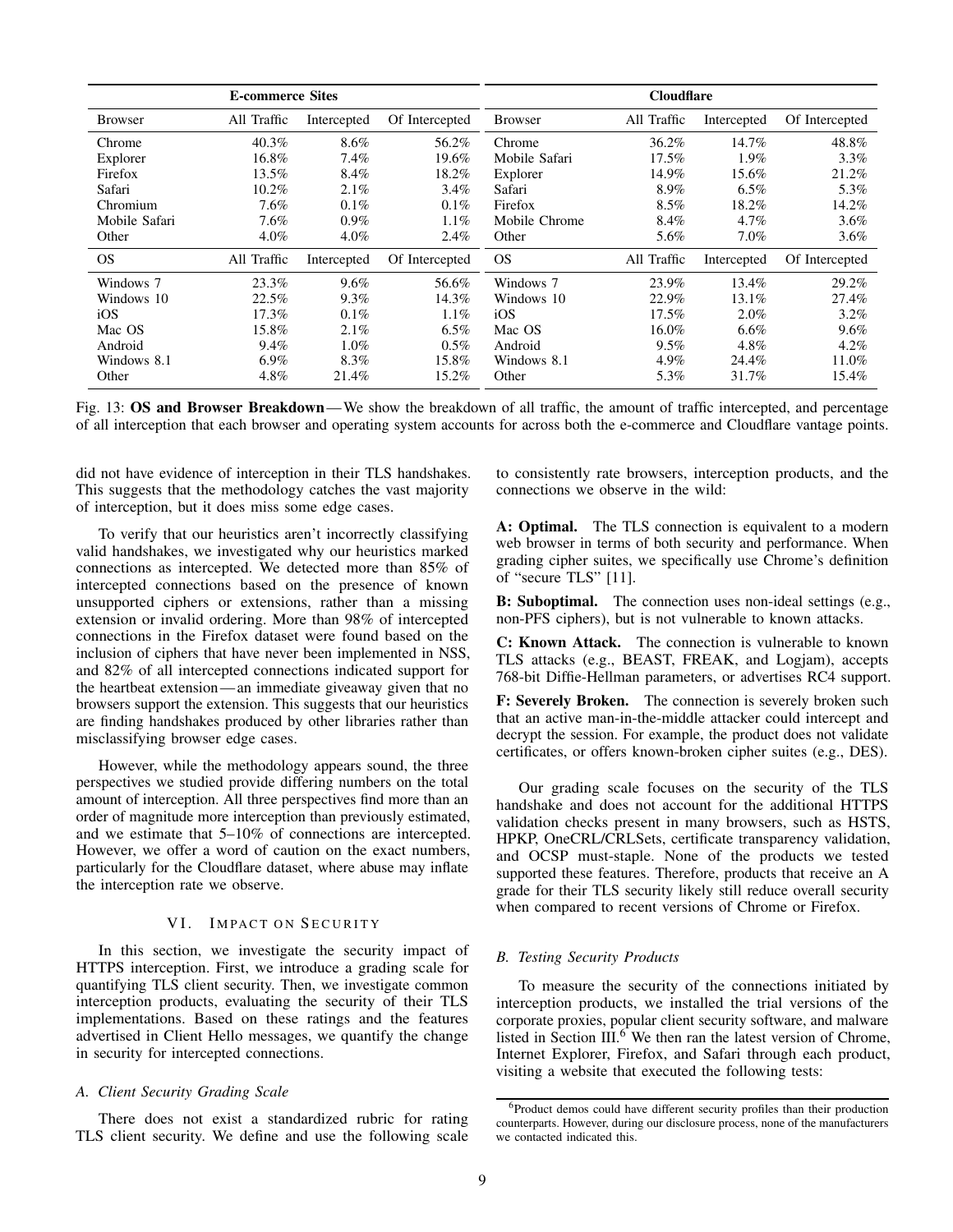- 1) TLS Version. We check the highest version of TLS that the product supports. We grade any client that supports at best TLS 1.1 as B, SSLv3 as C, and SSLv2 as F.
- 2) Cipher Suites. We investigate the cipher suites present in the Client Hello. We rate any product that does not support Chrome's Strong TLS ciphers [\[11\]](#page-12-10) as B, handshakes that offer RC4 as C, and any product that advertises broken ciphers (e.g., export-grade or DES) as F.
- 3) Certificate Validation. We present a series of untrusted certificates, including expired, self-signed, and invalidlysigned certificates. We further test with certificates signed by CAs with a publicly-known private key (i.e., Superfish [\[58\]](#page-13-6), eDell, and Dell provider roots [\[13\]](#page-12-11)). We rate any product that accepts one of these certificates as F.
- 4) Known TLS Attacks. We check whether clients are vulnerable to the BEAST, FREAK, Heartbleed, and Logjam attacks, or accept weak Diffie-Hellman keys. We rate any vulnerable client as C.[7](#page-9-0)

*Corporate Middleboxes* The default configurations for eleven of the twelve middleboxes we tested weaken connection security, and five of the twelve products introduce severe vulnerabilities that would enable future interception by a man-in-the-middle attacker. Ten support RC4-based ciphers, two advertise export-grade ciphers, and three have broken certificate validation (Figure [3\)](#page-4-0). We note that the installation process for many of these proxies is convoluted, crashprone, and at times, non-deterministic. Configuration is equally confusing, oftentimes with little to no documentation. For example, Cisco devices allow administrators to customize permitted cipher suites, but do not provide a list of ciphers to choose from. Instead, the device provides an undocumented text box that appears to accept OpenSSL cipher rules (e.g., ALL:!ADH:@STRENGTH). We suspect that this poor usability contributes to the abysmal configurations we see in the wild.

We were not able to acquire a demo or trial of the ZScaler Proxy, a prominently advertised cloud-based middlebox. Instead, we investigated the traffic that originated from one of the seven ZScaler ASes in the Cloudflare dataset.<sup>[8](#page-9-1)</sup> We found one predominant handshake fingerprint that accounts for more than four times more traffic than the second most popular, and does not match any popular browsers indicated in the associated User-Agent strings. We would have rated this handshake at best B due to the lack of any perfect-forward-secret ciphers. However, we exclude it from any other analysis, because we were not able to check for further vulnerabilities.

*Client-side Security Software* In line with de Carné de Carnavalet and Mannan [\[12\]](#page-12-2), we find that nearly all of the clientside security products we tested reduce connection security and ten introduce severe vulnerabilities (Figure [4\)](#page-4-1). We note that these security grades are a lower bound that assume TLS stacks have no additional vulnerabilities. However, in practice, researchers discover bugs in antivirus software regularly. For Avast alone, ten vulnerabilities have been publicly disclosed within the last eight months, one of which allowed remote code execution through carefully crafted certificates [\[48\]](#page-13-32).

<span id="page-9-1"></span><sup>8</sup>We investigated ASes 62907, 55242, 53813, 53444, 40384, 32921, and 22616.

*Malware and Unwanted Software* Researchers have previously found that Komodia does not validate certificates [\[58\]](#page-13-6) and we find that the NetFilter SDK similarly does not properly validate certificate chains. We grade both as F: severely broken.

## *C. Impact on TLS Traffic*

While many security products have insecure defaults, intercepted connections could have a different security profile. Security might be improved if administrators configure middleboxes to perform responsible handshakes, or, even with their poor security, proxies might protect further out-of-date clients. We investigated the security of intercepted handshakes based on the parameters advertised in the handshake (e.g., TLS version and cipher suites), and in the cases where we can identify the interception product, its security rating. To determine the change in security rather than just the security of the new connection, we calculated the security of the browser version specified in the HTTP User-Agent and compare that to the security of the handshake we observe.

Similar to how each of our three networks has a different interception rate, each vantage point presents a different security impact. For Firefox, 65% of intercepted connections have reduced security and an astounding 37% have negligent security vulnerabilities. 27% of the e-commerce and 45% of the Cloudflare connections have reduced security, and 18% and 16% are vulnerable to interception, respectively.

Interception products increased the security for 4% of the e-commerce and 14% of the Cloudflare connections. The discrepancy in increased security is largely due to temporal differences in data collection and the deprecation of RC4 cipher suites during this period. When the e-commerce sites collected data in August 2015, browsers considered RC4 to be safe. However, between August 2015 and April 2016, standards bodies began advising against RC4 [\[50\]](#page-13-33) and both Chrome and Firebox deprecated the cipher [\[59\]](#page-13-34). When grading Cloudflare connections in May 2016, we labeled connections that advertised RC4 as C. This results in connections from older versions of Internet Explorer and Safari being marked insecure, and proxies improving the security for an increased number of connections.

*Corporate Middleboxes* During our earlier analysis of corporate proxies, we found that many network middleboxes inject HTTP headers, such as X-Forwarded-For and Via, to assist managing simultaneous proxied connections. We analyzed the connections in the e-commerce dataset with proxyrelated headers to better understand the security of corporate middleboxes compared to client-side software. We find that connection security is significantly worse for middleboxes than the general case. As can be seen in Figures [14](#page-10-0) and [15,](#page-10-0) security is degraded for 62.3% of connections that traverse a middlebox and an astounding 58.1% of connections have severe vulnerabilities.

We note a similar phenomenon in the Firefox data where we manually investigated the top 25 ASes with more than 100K connections, the highest interception rates, and a single predominant interception fingerprint. We primarily find financial firms, government agencies, and educational institutions. With the exception of one bank, 24 of the top 25 ASes have worsened security due to interception. For 12 of the 25 ASes,

<span id="page-9-0"></span><sup>&</sup>lt;sup>7</sup>We tested these products in January–March, 2016, which was approximately eight months after the Logjam disclosure and eleven months after FREAK.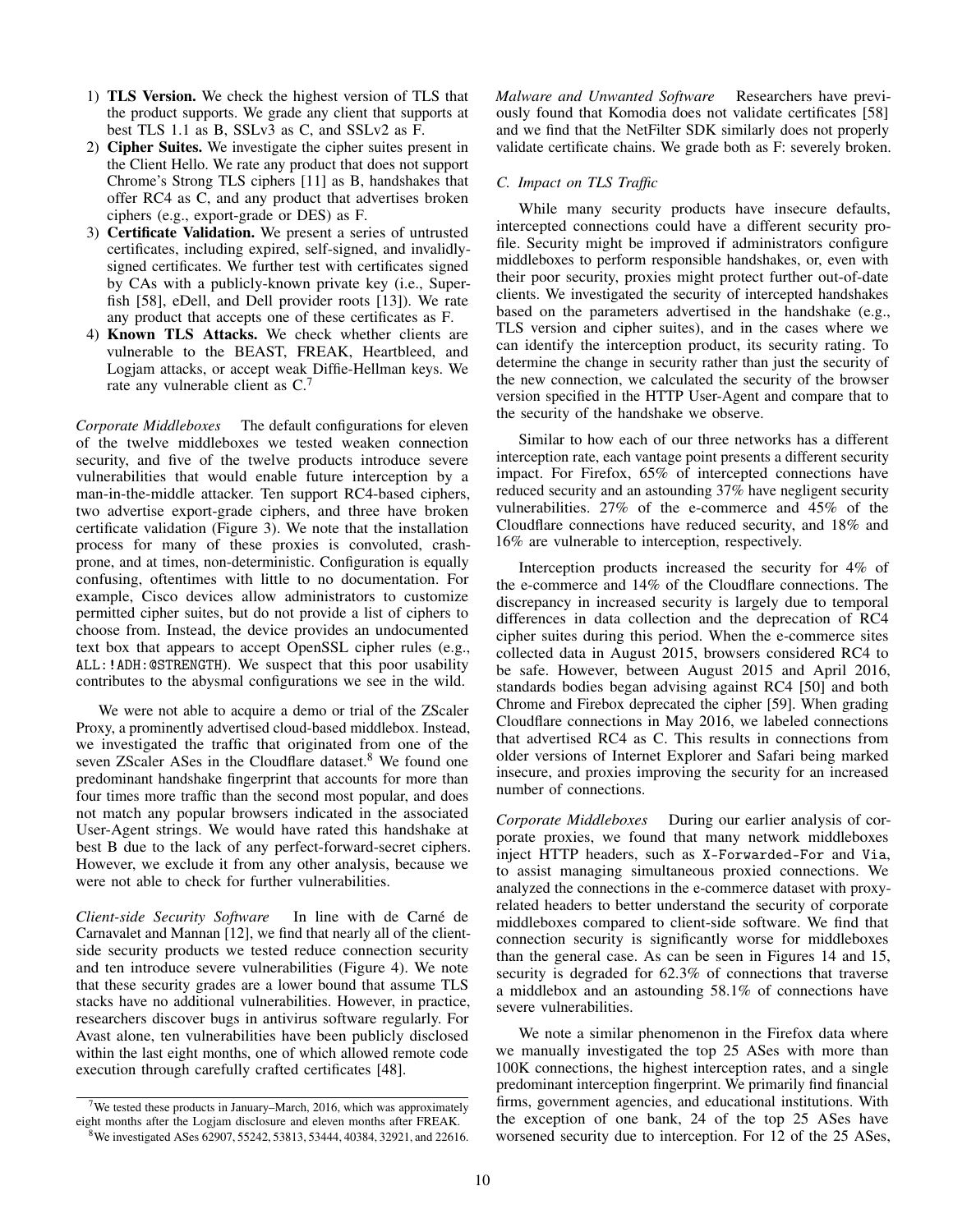<span id="page-10-0"></span>

| <b>Network</b>           | Increased | Decreased | Severely      |
|--------------------------|-----------|-----------|---------------|
|                          | Security  | Security  | <b>Broken</b> |
| E-commerce (All Traffic) | $4.1\%$   | $26.5\%$  | 17.7%         |
| E-commerce (Middleboxes) | $0.9\%$   | 62.3%     | 58.1%         |
| Cloudflare               | $14.0\%$  | 45.3%     | 16.0%         |
| Firefox Updates          | $0.0\%$   | 65.7%     | 36.8%         |

Fig. 14: Impact of Interception—We summarize the security impact of HTTPS interception, comparing client–proxy connection security with proxy–server connection security.

| <b>Dataset</b>    | Original        | New Security    |                 |                 |                 |  |  |
|-------------------|-----------------|-----------------|-----------------|-----------------|-----------------|--|--|
|                   | Security        | $\rightarrow$ A | $\rightarrow$ B | $\rightarrow$ C | $\rightarrow$ F |  |  |
| Firefox           | $A \rightarrow$ | 34.3%           | 16.8%           | 12.2%           | 36.8%           |  |  |
|                   | $A \rightarrow$ | 57.1%           | 2.9%            | 5.6%            | 8.1%            |  |  |
| E-commerce Sites: | $B \rightarrow$ | 2.7%            | $10.2\%$        | 1.2%            | 8.3%            |  |  |
| All Traffic       | $C \rightarrow$ | 0.6%            | $0.4\%$         | $1.0\%$         | 0.3%            |  |  |
|                   | $F \rightarrow$ | $0.0\%$         | $0.2\%$         | $0.1\%$         | $1.0\%$         |  |  |
|                   | $A \rightarrow$ | 13.5%           | 3.0%            | 0.8%            | 18.0%           |  |  |
| E-commerce Sites: | $B \rightarrow$ | $0.7\%$         | 23.3%           | $0.6\%$         | 37.8%           |  |  |
| Middleboxes       | $C \rightarrow$ | 0.1%            | 0.1%            | $0.0\%$         | 2.2%            |  |  |
|                   | $F \rightarrow$ | $0.0\%$         | $0.0\%$         | $0.0\%$         | $0.0\%$         |  |  |
|                   | $A \rightarrow$ | 17.3%           | $1.1\%$         | 29.7%           | 10.0%           |  |  |
| Cloudflare        | $B \rightarrow$ | $0.0\%$         | $0.0\%$         | $0.0\%$         | 0.0%            |  |  |
|                   | $C \rightarrow$ | 9.4%            | $3.3\%$         | 22.0%           | $4.5\%$         |  |  |
|                   | $F \rightarrow$ | $0.8\%$         | 0.1%            | $0.4\%$         | $1.5\%$         |  |  |

Fig. 15: Change in Security—We calculate the change in connection security based on the parameters advertised in the Client Hello message and the security of the browser in the HTTP User-Agent header.

the predominant TLS handshake includes export-grade cipher suites, making them vulnerable to future interception by an active man-in-the-middle attacker.

# VII. DISCUSSION

While the security community has long known that security products intercept TLS connections, we have largely ignored the issue. We find that interception is occurring more pervasively than previously estimated and in many cases, introduces significant vulnerabilities. In this section, we discuss the implications of our measurements and make recommendations for both vendors and the security community.

*We need community consensus.* There is little consensus within the security community on whether HTTPS interception is acceptable. On the one hand, Chrome and Firefox have provided tacit approval by allowing locally installed roots to bypass key pinning restrictions [\[34\]](#page-13-3). However, at the same time, discussions over protocol features that facilitate safer interception have been met with great hostility within standards groups [\[35\]](#page-13-35), [\[37\]](#page-13-36). These communities need to reach consensus on whether interception is appropriate in order to develop sustainable, long-term solutions.

*We should reconsider where validation occurs.* Many HTTPS security features expect connections to be end-to-end by mixing the HTTP and TLS layers, and by implementing HTTPS features in browser code rather than in TLS libraries. For example, to overcome weaknesses in existing revocation protocols, Firefox ships with OneCRL [\[43\]](#page-13-37) and Chrome, CRLSets [\[24\]](#page-13-38). Both of these solutions increase browser security in the typical end-to-end case. However, these solutions provide no protection in the presence of a TLS proxy and because the solution is not part of the TLS protocol itself, TLS libraries do not implement these safe revocation checks. In a second example, HPKP directives are passed over HTTP rather than during the TLS handshake. Browsers cannot perform HPKP validation for proxied connections because they do not have access to the destination certificate and proxies do not perform this validation in practice.

While it is possible for proxies to perform this additional verification, they are not doing so, and in many cases vendors are struggling to correctly deploy existing TLS libraries, let alone implement additional security features. Given this evidence, our community needs to decide what roles should be carried out by the browser versus TLS implementation. If we expect browsers to perform this additional verification, proxies need a mechanism to pass connection details (i.e., server certificate and cryptographic parameters) to the browser. If we expect proxies to perform this validation, we need to standardize these validation steps in TLS and implement them in popular libraries. Unfortunately the current situation, in which we ignore proxy behavior, results in the worst case scenario where neither party is performing strict validation.

*Cryptographic libraries need secure defaults.* Several proxies deployed TLS libraries with minimal customization. Unfortunately the default settings for these libraries were vulnerable rendering the middlebox vulnerable. Client libraries and web servers need to prioritize making their products safe by default. We applaud OpenSSL's recent decision to remove knownbroken cipher suites [\[2\]](#page-12-12). However, this change should have occurred more than a decade earlier and libraries continue to accept other weak options. Our community should continue restricting default options to known safe configurations.

*Antivirus vendors should reconsider intercepting HTTPS.* Antivirus software operates locally and already has access to the local filesystem, browser memory, and any content loaded over HTTPS. Given their history of both TLS misconfigurations [\[12\]](#page-12-2) and RCE vulnerabilities [\[48\]](#page-13-32), we strongly encourage antivirus providers to reconsider whether intercepting HTTPS is responsible.

*Security companies are acting negligently.* Many of the vulnerabilities we find in antivirus products and corporate middleboxes— such as failing to validate certificates and advertising broken ciphers— are negligent and another data point in a worrying trend of security products worsening security rather than improving it [\[12\]](#page-12-2), [\[17\]](#page-12-13). We hope that by disclosing vulnerabilities in existing products, we can encourage manufacturers to patch problems. We urge companies to prioritize the security of their TLS implementations and to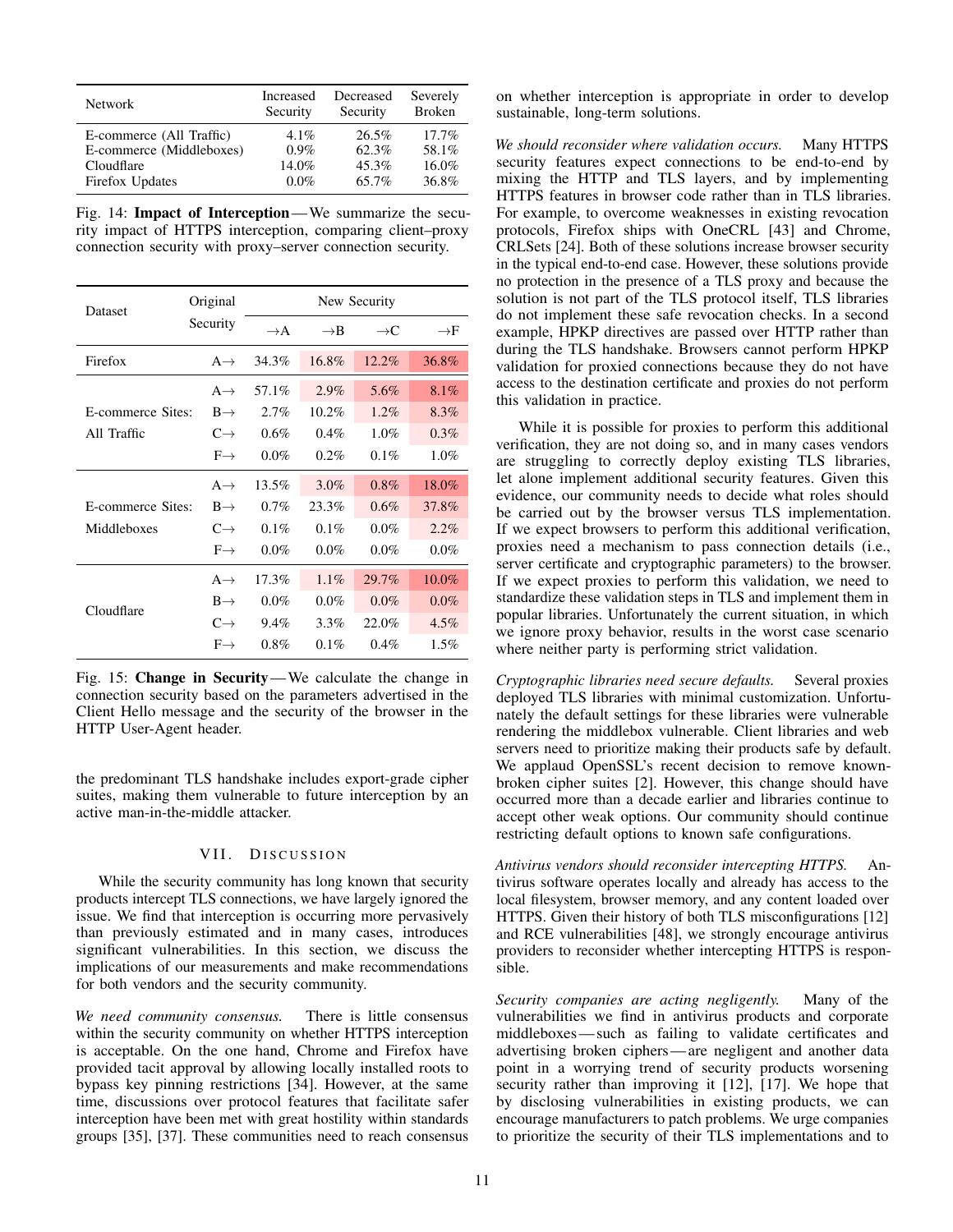consider the pace at which the HTTPS ecosystem evolves and whether they can keep up with the necessary updates.

*Do not rely on client configuration.* Because cryptographic parameters must be supported by both the client and server, the security community has largely ignored HTTPS servers' lenient cipher support with the implied understanding that browser vendors will only advertise secure parameters. In 2015, Durumeric et al. found that nearly 37% of browsertrusted HTTPS servers on the IPv4 address space supported RSA export ciphers [\[16\]](#page-12-14) despite their known weaknesses and discontinued use. It was only after the discovery of the FREAK attack— a bug in OpenSSL that allowed an active attacker to downgrade connections to export-grade cryptography—that operators began to actively disable export cipher suites.

While modern browsers are not vulnerable to active downgrade attacks, nearly two thirds of connections that traverse a network middlebox advertise export ciphers and nearly 3% of *all* HTTPS connections to the e-commerce sites included at least one export-grade cipher suite. While these products would optimally not be vulnerable, their risk can be reduced by encouraging websites to disable weak ciphers. Similarly, some interception products support secure ciphers, but do not order them correctly. In this situation, servers that explicitly choose strong ciphers will negotiate a more secure connection than those that honor client preference. We need to practice defensein-depth and encourage both clients and servers to select secure parameters instead of relying on one side to always act sanely.

*Administrators need to test middleboxes.* Many of the products we tested support more secure connections with additional configuration. Unfortunately, this does not appear to be happening in practice. While manufacturers clearly need to improve their default settings, we also encourage the administrators who are deploying proxies to test their configurations using sites such as Qualys SSL Lab's client test, [https://howsmyssl.com,](https://howsmyssl.com) and [https://badssl.com.](https://badssl.com) To incentivize better software, servers could consider checking client configuration and rejecting insecure clients.

# VIII. RELATED WORK

There have been several recent studies on fingerprinting TLS connections, HTTPS interception, and safe interception protocols:

*Fingerprinting TLS Handshakes* While there has been little rigorous study on TLS handshake fingerprinting, several groups have previously suggested the idea. Ristic first described the approach in 2009 [\[52\]](#page-13-39). Later, in 2012, Majkowski implemented SSL fingerprinting in p0f [\[36\]](#page-13-40). In 2015, Husá et al. used client fingerprinting to broadly describe the types of HTTPS traffic on their institutional network [\[28\]](#page-13-41), and in 2016, Brotherston showed how desktop applications could be identified by their Client Hello messages [\[9\]](#page-12-15). Concurrent to our work, Cisco showed that malware uses different TLS parameters than browsers [\[3\]](#page-12-16). To the best of our knowledge, no groups have used the methodology to measure HTTPS interception. We also note that we take a slightly different approach than described in these prior works in which we look for inconsistencies between the HTTP and TLS layers rather than trying to passively identify handshakes seen on the wire.

*Measuring HTTPS Interception* Several groups have measured the prevalence of TLS interception by deploying Flashbased measurements on popular websites or by purchasing ads. In early 2014, Huang et al. analyzed 3M SSL connections to Facebook and found that 0.2% of connections were intercepted by a variety of antivirus software, corporate content filters, and malware [\[27\]](#page-13-5). A year later in 2015, O'Neill et al. deployed a Google AdWords campaign in which they observed 15.2M connections and found 0.4% of TLS connections are intercepted— nearly double the number found by Facebook [\[46\]](#page-13-7). We find approximately an order of magnitude more interception at each of our three vantage points.

It is not immediately evident why our numbers differ from these previous studies. It is possible that some of our numbers— particularly for Cloudflare— are overestimates due to abuse. However, we note that the number of intercepted connections found in these prior studies is less than the number of connections with Blue Coat HTTP headers alone and less than half of the number of connections that include proxyrelated HTTP headers. There may be bias introduced by using Flash, which browsers are in the process of deprecating and is not available on many mobile devices. Facebook may be blocked on the types of corporate networks that have deployed TLS inspection, and some malware may block connections to ad providers in order to inject their own ads.

The two methodologies have other differences. Studying the certificates presented to clients provides a limited view on the security impacts of MITM because the client is not able to observe the security properties of the outgoing connection to the destination web server. However, because clients can access the certificate presented by the proxy, there is more data on the product that intercepted the connection.

*Client Security* Several studies have investigated the security of specific TLS clients. Georgiev et al. analyzed the security of non-browser software that validates SSL certificates by installing TLS clients and validating their behavior [\[21\]](#page-13-42). They identify numerous vulnerabilities in TLS clients, including Amazon's EC2 client, Amazon and PayPal's SDKs, and a number of other e-commerce products. They conclude that these vulnerabilities are the result of poorly designed cryptographic libraries.

de Carné de Carnavalet and Mannan demonstrated that many popular Windows antivirus applications perform TLS traffic inspection that weakens connection security [\[12\]](#page-12-2). We extend this work by investigating additional products, showing that Mac connections have worse security than their Windowsbased counterparts, and fingerprinting their connections. There have been repeated discussions about the theoretical danger of network middleboxes that intercept TLS connections. Dormann details these potential risks and lists devices that perform interception [\[15\]](#page-12-3), but to the best of our knowledge, no one has systematically characterized these devices. We build on this investigation, testing devices for vulnerabilities and fingerprinting their behavior.

*Alternatives to Interception* Researchers have proposed both alternatives to TLS interception and TLS extensions to help middleboxes safely intercept connections. In the simplest case, the HTTP 2.0 Explicit Trusted Proxy RFC [\[26\]](#page-13-8) requires middleboxes to explicitly notify the client of interception.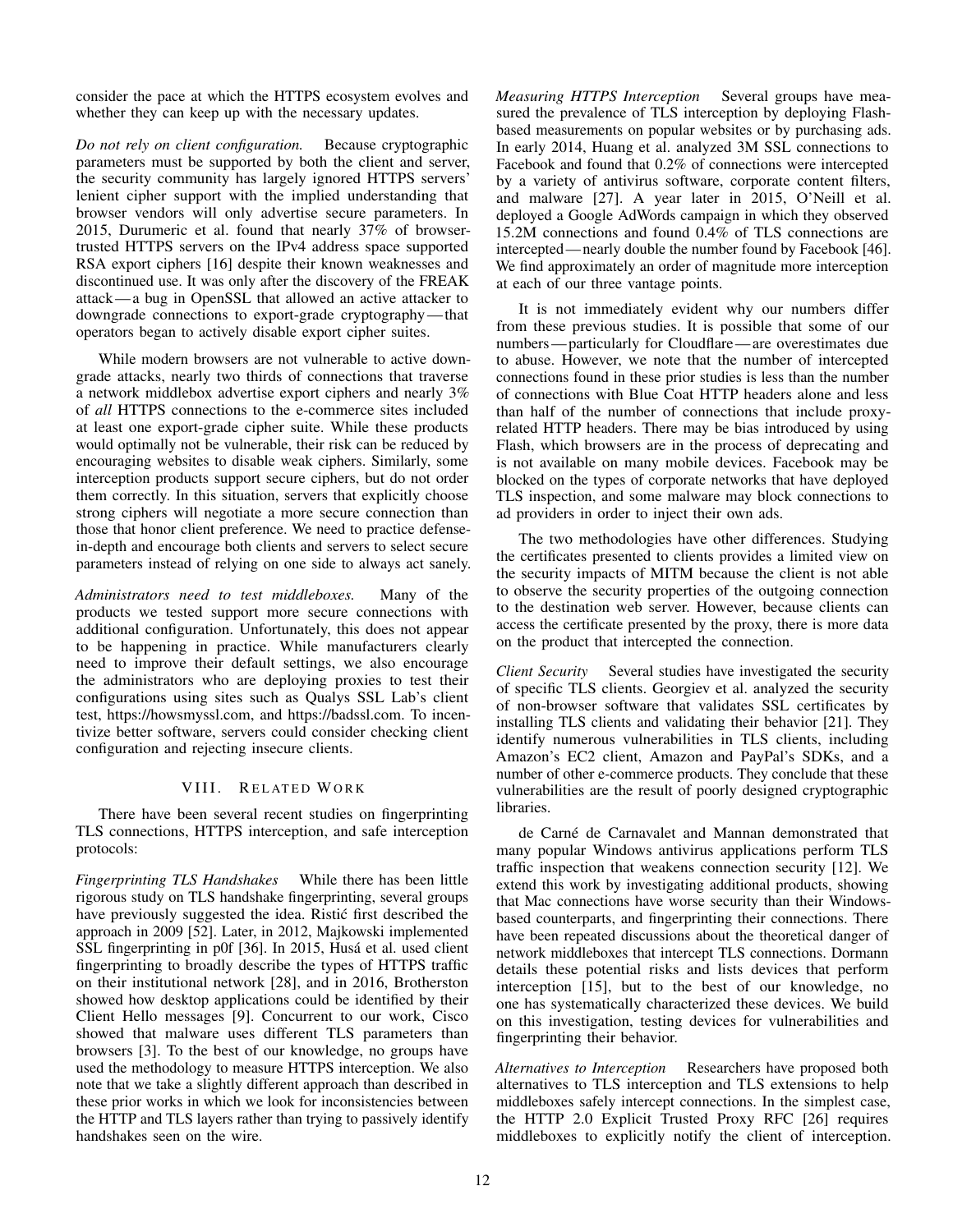The proposed TLS Proxy Server Extension [\[38\]](#page-13-9) extends the idea, requiring the proxy to indicate the interception, but to additionally relay proxy–server session information back to the client, such that the client can validate the server's identify and perform additional validation.

Naylor et al. introduced multi-context TLS (mcTLS) [\[44\]](#page-13-10), an extended version of TLS that requires endpoints to explicitly specify permitted middleboxes in order to securely authenticate each hop and cryptographically control *exactly* what data middleboxes can access. Sherry et al. eschewed any plaintext data access for middleboxes and developed BlindBox, a cryptographic protocol that supports both intrusion and data exfiltration detection through searchable encryption [\[54\]](#page-13-11). Lan et al. extended BlindBox with Embark, which further optimized keyword and prefix matching searchable encryption schemes [\[33\]](#page-13-43).

#### IX. RESPONSIBLE DISCLOSURE

In the course of analyzing corporate middleboxes and client-side security software, we uncovered a range of TLS implementation errors, many of which allow connections to be intercepted by a man-in-the-middle attacker. We disclosed these weaknesses to manufacturers in August 2016. Several manufacturers indicated that they deployed updates that protect against attacks after our testing but before disclosure. Others indicated plans to deprecate RC4 and move to modern cipher suites. In many cases, we received no response and in other cases, we were unable to convince manufacturers that TLS vulnerabilities such as Logjam required patching. One company would not accept our vulnerability report without a product serial number, and several indicated that secure product configuration was a customer responsibility and that they would not be updating their default configuration. Figures [3](#page-4-0) and [4](#page-4-1) show scores prior to disclosure.

Several manufacturers asked that we note patched versions of their products. In May 2016, A10 introduced a configuration wizard that recommends a more sane set of cipher suites. Avast removed broken ciphers from their Mac product line in July, 2016. Fortinet patched the Logjam vulnerability in version 5.4.1, which was released in September, 2016. Qustodio patched in October, 2016. Untangle indicated that issues had already been addressed at the time of disclosure.

# X. CONCLUSION

In this paper, we conducted the first comprehensive study on the security impact of HTTPS interception in the wild. We characterized the TLS handshakes produced by modern browsers, common security products, and malware, finding that products advertise varied TLS parameters. Building on this observation, we constructed a set of heuristics that allow web servers to detect HTTPS interception and identify popular interception products. We deployed these heuristics on three diverse networks: (1) Mozilla Firefox update servers, (2) a set of popular e-commerce sites, and (3) the Cloudflare content distribution network. In each case, we find more than an order of magnitude more interception than previously estimated, ranging from 4–11%. As a class, interception products drastically reduce connection security. Most concerningly, 62% of traffic that traverses a network middlebox has reduced security and

58% of middlebox connections have severe vulnerabilities. We investigated popular antivirus and corporate proxies, finding that nearly all reduce connection security and that many introduce vulnerabilities (e.g., fail to validate certificates). While the security community has long known that security products intercept connections, we have largely ignored the issue, believing that only a small fraction of connections are affected. However, we find that interception has become startlingly widespread and with worrying consequences. We hope that by bringing these issues to light, we can encourage manufacturers to improve their security profiles and prompt the security community to discuss alternatives to HTTPS interception.

### **ACKNOWLEDGMENTS**

The authors thank Peter Bowen, Xavier de Carné de Carnavalet, Patrick Donahue, Alessandro Ghedini, Mohammad Mannan, Paul Pearce, Michal Purzynski, Ivan Ristic, Narseo ´ Vallina Rodriguez, and Ryan Sleevi. This work was supported in part by the National Science Foundation under awards CNS-1505790, CNS-1518741, CNS-1345254, CNS-1409505, CNS-1518888, CNS-1530915, CNS-1237265, and CNS-1348077, by the Department of Energy under award DE-OE0000780, by the NSF Graduate Research Fellowship Program under grant DGE-1256260, by the Post-9/11 GI Bill, by a Google Ph.D. Fellowship, and by an Alfred P. Sloan Foundation Research Fellowship.

#### **REFERENCES**

- <span id="page-12-9"></span>[1] NetFilter SDK. [http://netfiltersdk.com/.](http://netfiltersdk.com/)
- <span id="page-12-12"></span>[2] OpenSSL changelog. [https://www.openssl.org/news/changelog.html.](https://www.openssl.org/news/changelog.html)
- <span id="page-12-16"></span>[3] B. Anderson, S. Paul, and D. McGrew. Deciphering malware's use of TLS (without decryption). *arXiv preprint arXiv:1607.01639*, 2016.
- <span id="page-12-6"></span>[4] R. Arora and N. Aggarwal. Browserstack. [https://browserstack.com.](https://browserstack.com)
- <span id="page-12-0"></span>[5] R. Barnes. Deprecating non-secure HTTP. Mozilla Security Blog. [https://](https://blog.mozilla.org/security/2015/04/30/deprecating-non-secure-http/) [blog.mozilla.org/security/2015/04/30/deprecating-non-secure-http/.](https://blog.mozilla.org/security/2015/04/30/deprecating-non-secure-http/)
- <span id="page-12-1"></span>[6] R. Barnes. Man-in-the-middle interfering with increased security. Mozilla Security Blog. [https://blog.mozilla.org/security/2016/01/06/man-in-the](https://blog.mozilla.org/security/2016/01/06/man-in-the-middle-interfering-with-increased-security/)[middle-interfering-with-increased-security/.](https://blog.mozilla.org/security/2016/01/06/man-in-the-middle-interfering-with-increased-security/)
- <span id="page-12-4"></span>[7] H. Böck. Software Privdog worse than Superfish. [https://blog.hboeck.de/](https://blog.hboeck.de/archives/865-Software-Privdog-worse-than-Superfish.html) [archives/865-Software-Privdog-worse-than-Superfish.html.](https://blog.hboeck.de/archives/865-Software-Privdog-worse-than-Superfish.html)
- <span id="page-12-8"></span>[8] H. Böck. Superfishy. [https://github.com/hannob/superfishy.](https://github.com/hannob/superfishy)
- <span id="page-12-15"></span>[9] L. Brotherston. Stealthier attacks and smarter defending with TLS fingerprinting. *DerbyCon 2015*.
- <span id="page-12-7"></span>[10] E. Bursztein. Speeding up and strengthening HTTPS connections for Chrome on Android. [https://security.googleblog.com/2014/04/speeding](https://security.googleblog.com/2014/04/speeding-up-and-strengthening-https.html)[up-and-strengthening-https.html.](https://security.googleblog.com/2014/04/speeding-up-and-strengthening-https.html)
- <span id="page-12-10"></span>[11] Chromium. IsSecureTLSCipherSuite function. [https://](https://chromium.googlesource.com/chromium/src/net/+/master/ssl/ssl_cipher_suite_names.cc#373) [chromium.googlesource.com/chromium/src/net/+/master/ssl/](https://chromium.googlesource.com/chromium/src/net/+/master/ssl/ssl_cipher_suite_names.cc#373) [ssl\\_cipher\\_suite\\_names.cc#373.](https://chromium.googlesource.com/chromium/src/net/+/master/ssl/ssl_cipher_suite_names.cc#373)
- <span id="page-12-2"></span>[12] X. de Carné de Carnavalet and M. Mannan. Killed by proxy: Analyzing client-end TLS interception software. In *Network and Distributed System Security Symposium*, 2016.
- <span id="page-12-11"></span>[13] Dell. Information on the eDellRoot and DSDTestProvider certificates. [http://www.dell.com/support/article/us/en/19/SLN300321.](http://www.dell.com/support/article/us/en/19/SLN300321)
- <span id="page-12-5"></span>[14] T. Dierks and E. Rescorla. Transport Layer Security (TLS) Protocol Version 1.2. RFC 5246.
- <span id="page-12-3"></span>[15] W. Dormann. The risks of SSL inspection. [https://insights.sei.cmu.edu/](https://insights.sei.cmu.edu/cert/2015/03/the-risks-of-ssl-inspection.html) [cert/2015/03/the-risks-of-ssl-inspection.html.](https://insights.sei.cmu.edu/cert/2015/03/the-risks-of-ssl-inspection.html)
- <span id="page-12-14"></span>[16] Z. Durumeric, D. Adrian, A. Mirian, M. Bailey, and J. A. Halderman. Tracking the FREAK attack. [https://freakattack.com/.](https://freakattack.com/)
- <span id="page-12-13"></span>[17] Z. Durumeric, D. Adrian, A. Mirian, J. Kasten, E. Bursztein, N. Lidzborski, K. Thomas, V. Eranti, M. Bailey, and J. A. Halderman. Neither snow nor rain nor MITM...: An empirical analysis of email delivery security. In *ACM Internet Measurement Conference*, 2015.